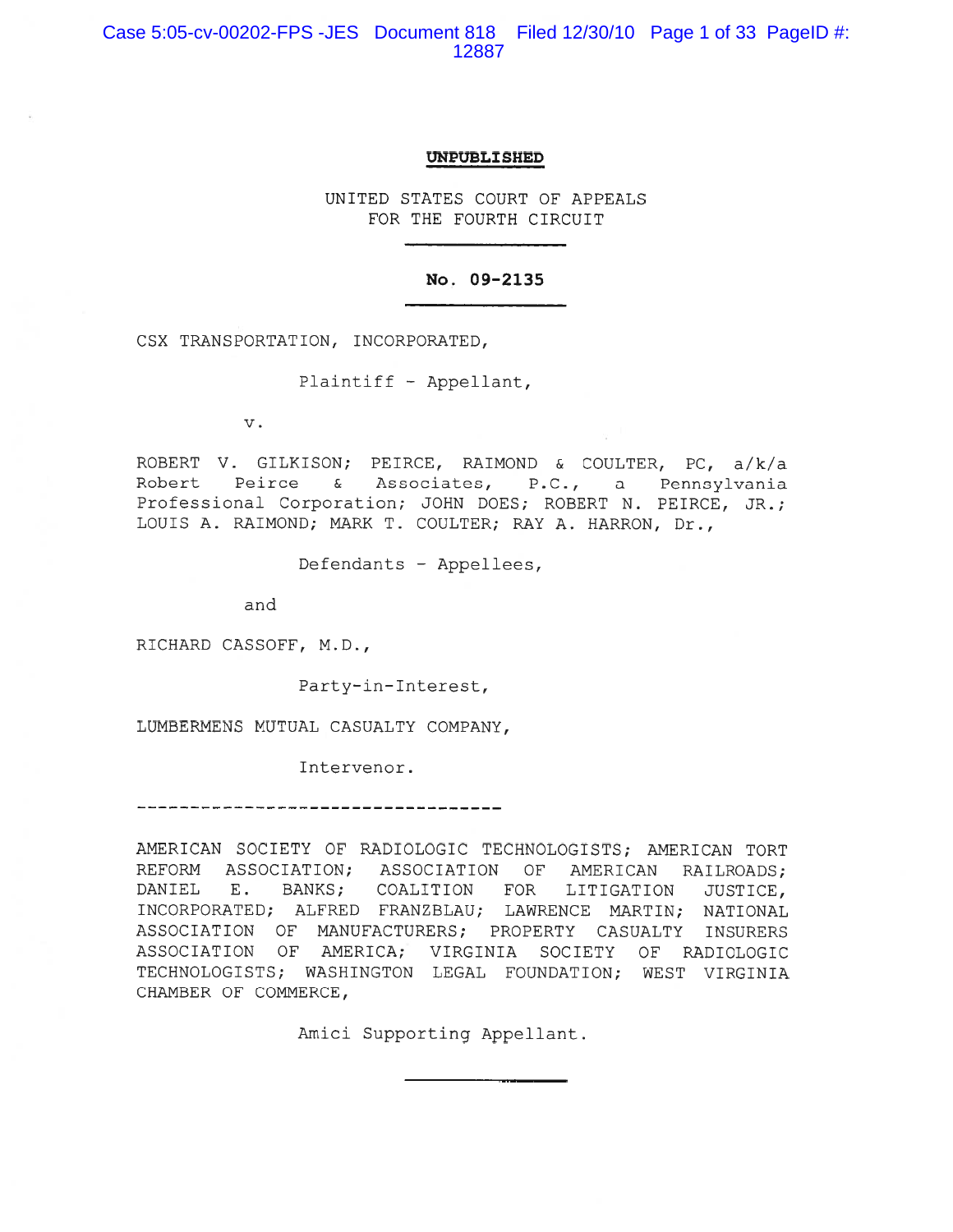# Case 5:05-cv-00202-FPS-JES Document 818 Filed 12/30/10 Page 2 of 33 PageID #: 12888

Appeal from the United States District Court for the Northern District of West Virginia, at Wheeling. Frederick P. Stamp, Jr., Senior District Judge. (5:05-cv-00202-FPS-JES)

Arqued: October 26, 2010

Decided: December 30, 2010

Before DUNCAN, AGEE, and DAVIS, Circuit Judges.

Affirmed in part, vacated in part, and remanded by unpublished per curiam opinion. Judge Davis wrote a separate concurring opinion.

ARGUED: Dan Himmelfarb, MAYER BROWN, LLP, Washington, D.C., for Appellant. Walter P. DeForest, III, DEFOREST KOSCELNIK YOKITIS KAPLAN & BERARDINELLI, Pittsburgh, Pennsylvania, for Appellees. ON BRIEF: Evan M. Tager, Michael B. Kimberly, MAYER BROWN, LLP, Washington, D.C.; E. Duncan Getchell, Jr., Samuel L. Tarry, Jr., Mitchell K. Morris, MCGUIREWOODS LLP, Richmond, Virginia; Marc E. Williams, Robert L. Massie, NELSON MULLINS RILEY ିଧ SCARBOROUGH LLP, Huntington, West Virginia, for Appellant. Robert A. Lockhart, SCHUDA & ASSOCIATES, PLLC, Charleston, West Virginia, David J. Berardinelli, Matthew S. McHale, DEFOREST KOSCELNIK YOKITIS KAPLAN BERARDINELLI,  $\delta$ Pittsburgh, Pennsylvania, for Appellees Peirce, Raimond & Coulter, PC, Robert N. Peirce, Jr., Louis A. Raimond, and Mark T. Coulter; Lawrence S. Goldman, Elizabeth M. Johnson, LAW OFFICES OF LAWRENCE S. GOLDMAN, New York, New York, Jerald E. Jones, WEST & JONES, Clarksburg, West Virginia, Ron Barroso, Corpus Christi, Texas, for Appellee Ray A. Harron; John E. Gompers, GOMPERS, MCCARTHY & MCCLURE, Wheeling, West Virginia, Stanley W. Greenfield, GREENFIELD & KRAUT, Pittsburgh, Pennsylvania, for Appellee Robert V. Gilkison. David P. Goch, Heidi K. Abegg, WEBSTER CHAMBERLAIN & BEAN, Washington, D.C., for American Society of Radiologic Technologists and Virginia Society of Radiologic Technologists; Ashley C. Parrish, Candice Chiu, KING & SPALDING LLP, Washington, D.C., for American Society of Radiologic Technologists, Amici Supporting Appellant. Mark A. Behrens, Cary Silverman, SHOOK, HARDY & BACON, LLP, Washington, D.C.; H. Sherman Joyce, AMERICAN TORT REFORM ASSOCIATION, Washington, D.C.; Ann W. Spragens, Sean McMurrough, PROPERTY CASUALTY INSURERS ASSOCIATION OF AMERICA, Des Plaines, Illinois; Quentin Riegel, NATIONAL ASSOCIATION OF MANUFACTURERS, Washington, D.C.; Daniel Saphire, ASSOCIATION OF AMERICAN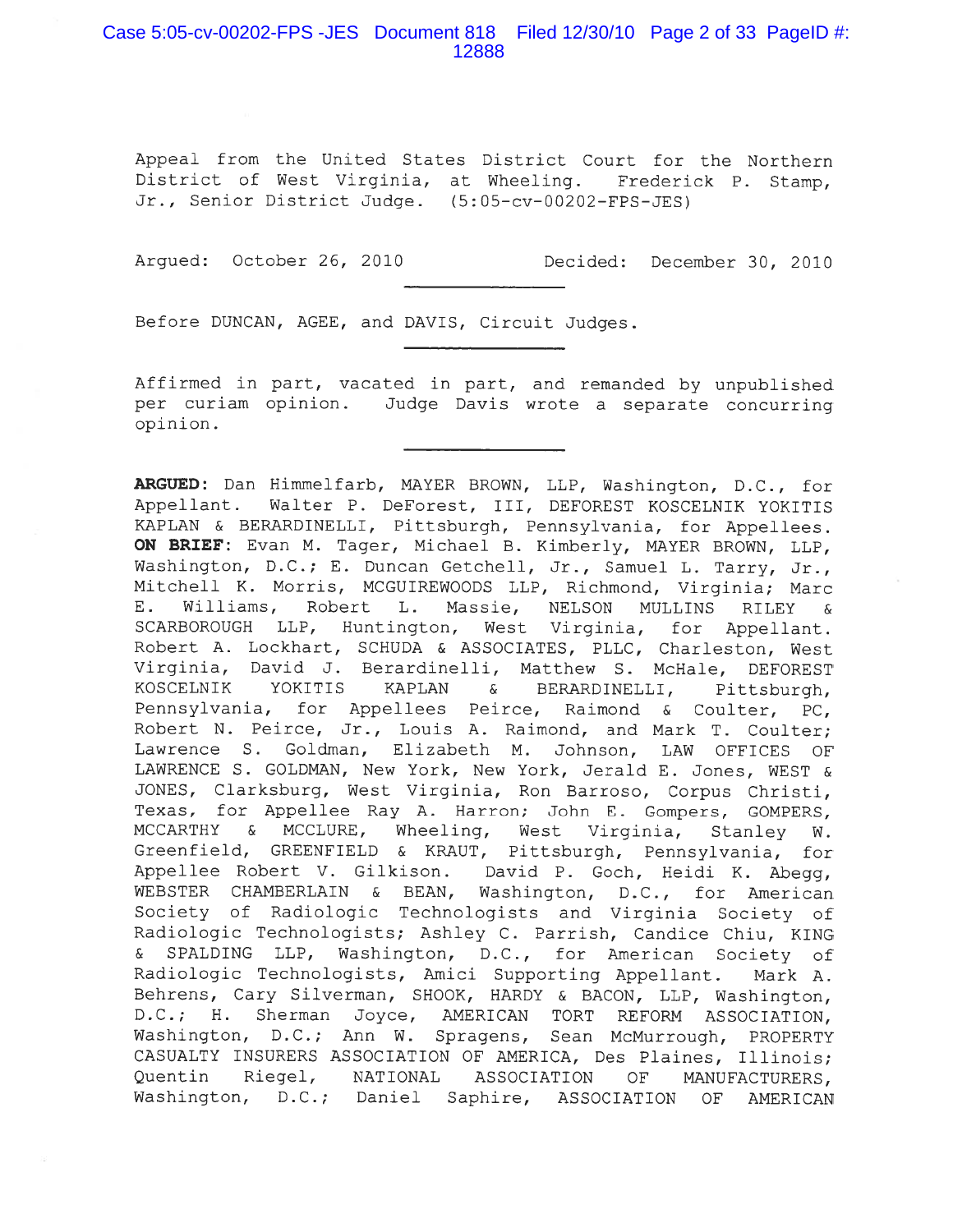# Case 5:05-cv-00202-FPS -JES Document 818 Filed 12/30/10 Page 3 of 33 PageID #: 12889

RAILROADS, Washington, D.C., for American Tort Reform Association, Association of American Railroads, Coalition for Litigation Justice, Incorporated, National Association 0f Manufacturers, and Property Casualty Insurers Association of America, Amici Supporting Appellant. David Craig Landin, Cheryl G. Ragsdale, HUNTON & WILLIAMS LLP, Richmond, Virginia, for Daniel E. Banks, Alfred Franzblau, and Lawrence Martin, Amici Supporting Appellant. Daniel J. Popeo, Richard A. Samp, WASHINGTON LEGAL FOUNDATION, Washington, D.C., for Washington Legal Foundation, Amicus Supporting Appellant. Scott L. Winkelman, Michael L. Martinez, Robert L. Willmore, Jennifer G. Knight, CROWELL & MORING LLP, Washington, D.C., for West Virginia Chamber of Commerce, Amicus Supporting Appellant.

Unpublished opinions are not binding precedent in this circuit.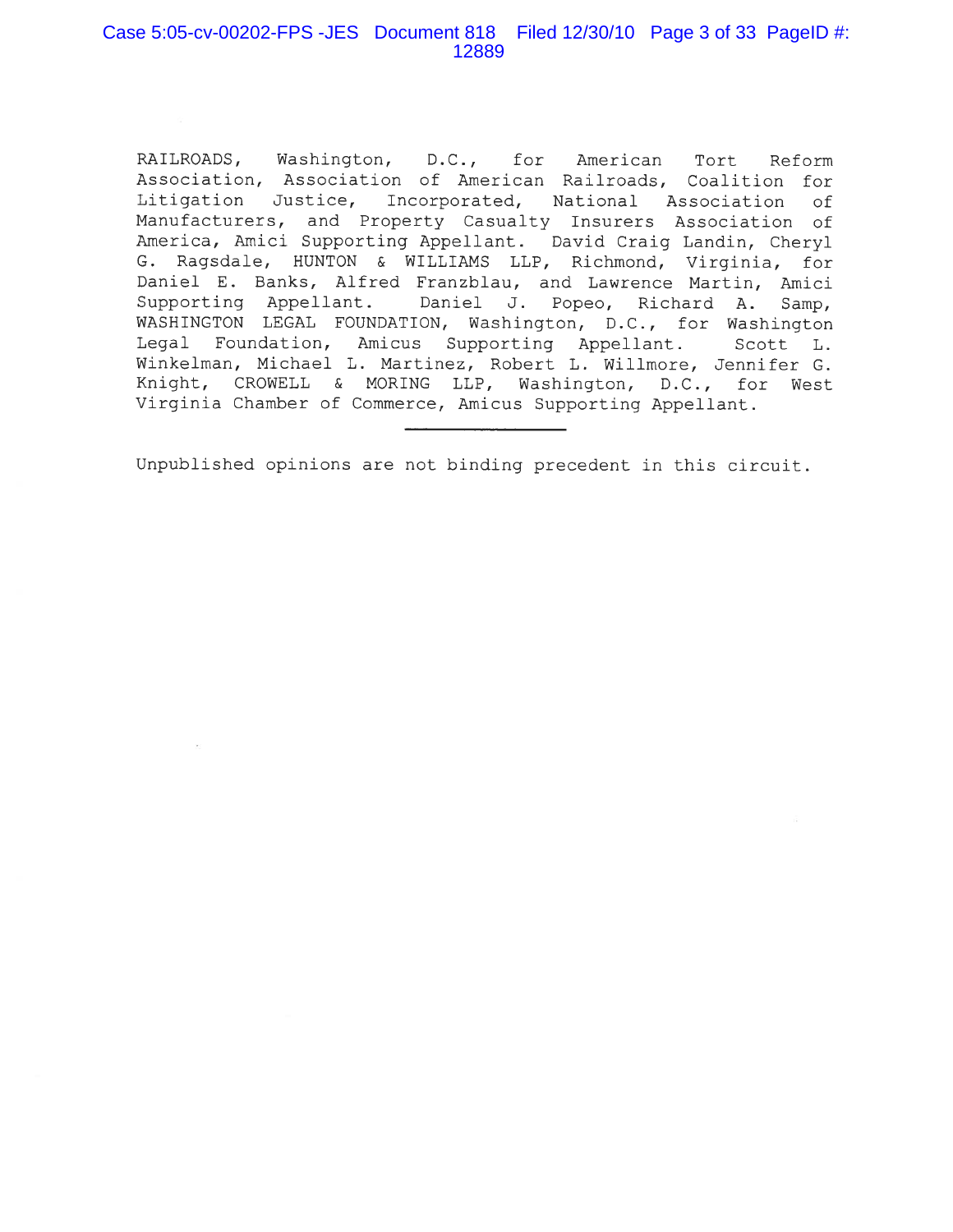PER CURIAM:

CSX Transportation, Incorporated ("CSX") filed a complaint against Robert V. Gilkison ("Gilkison"), Peirce, Raimond & Coulter, P.C. ("Peirce firm"), Robert N. Peirce, Jr. ("Peirce"), Louis A. Raimond ("Raimond"), Mark T. Coulter ("Coulter"), and Ray Harron, M.D. ("Harron"), alleging violations of the Racketeer Influenced and Corrupt Organizations Act ("RICO"), 18 U.S.C. § 1961, et seq., common law fraud, and civil conspiracy, all "aris[ing] from the successful efforts of the defendants to deliberately fabricate and prosecute objectively unreasonable, false and fraudulent asbestosis claims against CSX." (J.A. 143).<sup>1</sup>

The district court granted defendants' motion to dismiss as to the RICO counts and as to all but two fraud counts. **On** appeal, CSX contends that the district court erred by dismissing those RICO and fraud claims, abused it discretion by denying CSX leave to amend its complaint, erred by granting the defendants' motion for summary judgment on one remaining fraud count, and abused its discretion by excluding certain evidence during trial on another fraud count. For the following reasons, we affirm in part and vacate in part the district court's judgment and remand the case for further proceedings.

<sup>&</sup>lt;sup>1</sup> We refer to the individuals Peirce, Raimond, and Coulter collectively as the "lawyer defendants" in keeping with the use of that convention by the parties and the district court.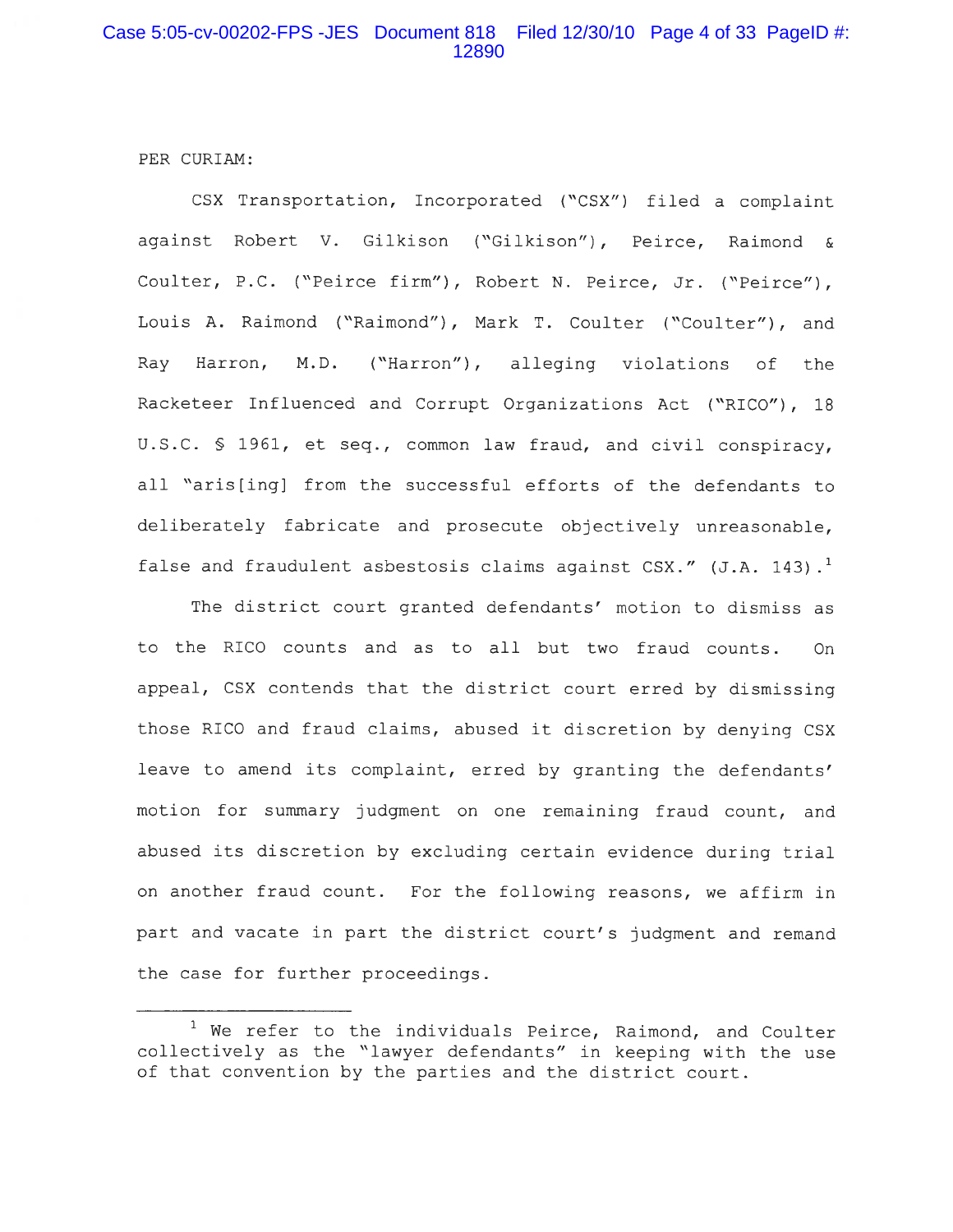I.

In its first amended complaint (hereinafter "complaint"),  $2^2$ CSX alleges that the defendants-a law firm, certain attorneys, an investigator, and a medical expert, all employed by the law firm-"embarked upon a calculated and deliberate strategy to participate in and to conduct the affairs of the Peirce firm through a pattern and practice of unlawful conduct, including bribery, fraud, conspiracy, and racketeering," (J.A. 145), by "orchestrat[ing] a scheme to inundate CSX[] and other entities with thousands of asbestosis cases without regard to their merit." (J.A. 142).

In order to perpetrate this alleged scheme, CSX contends "the lawyer defendants gained access to potential clients through unlawful means, [and] retained clients and procured medical diagnoses for them through intentionally unreliable mass screenings." (J.A. 145-46). CSX charges that the screenings were unreliable, in part, because "[t]he lawyer defendants . . . deliberately hired unreliable doctors such as . . . Harron to 'read' the x-rays for signs of asbestosis." (J.A. 148). In the complaint, CSX averred that, Harron "agreed to read unusually high numbers of x-rays with reckless or deliberate disregard for

 $2$  CSX's original complaint was dismissed without prejudice, and CSX was granted leave to amend.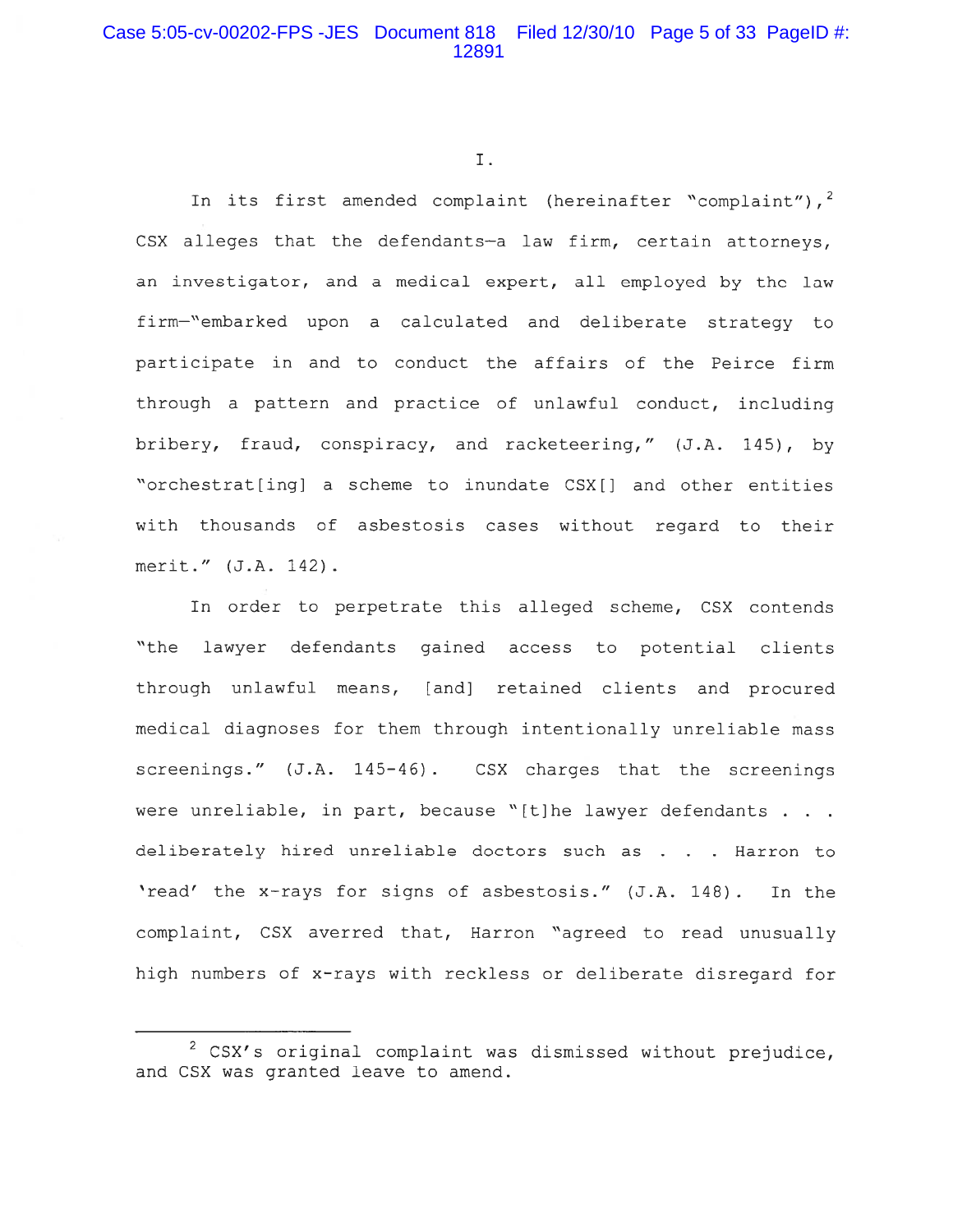## Case 5:05-cv-00202-FPS -JES Document 818 Filed 12/30/10 Page 6 of 33 PageID #: 12892

their true content with the full knowledge that the lawyer defendants intended to file personal injury claims based on his diagnoses." (J.A. 163). Ultimately, CSX alleges that defendants used this scheme to "fabricate[] and prosecute[] asbestosis claims with no basis in fact." (J.A. 146).

The complaint specifies nine personal injury suits the Peirce firm filed against CSX on behalf of former CSX employees, which CSX alleges to have been "a deliberate effort by the lawyer defendants to defraud CSX[]." (J.A. 160). Count 1 of the complaint charged the lawyer defendants with violating RICO as to each of the nine suits while Count 2 charged a RICO conspiracy as to those suits. Count 3 charged the lawyer defendants, individually, with common law fraud as to each of the nine suits. Count 4 charged the lawyer defendants and Harron with common law civil conspiracy as to each of the nine suits, and Counts 5 and 6 charged Gilkison and the Peirce firm with conspiracy and fraud as to the so-called "May/Jayne Incident," infra.

The defendants moved pursuant to Federal Rule of Civil Procedure  $12(b)$  (6) to dismiss Counts 1 through 4 and Count 6 of the complaint. The district court granted the motion in part and denied the motion in part. As to the RICO counts, the district court found that because "eight of the nine lawsuits that comprise the basis of th[e] claims were filed more than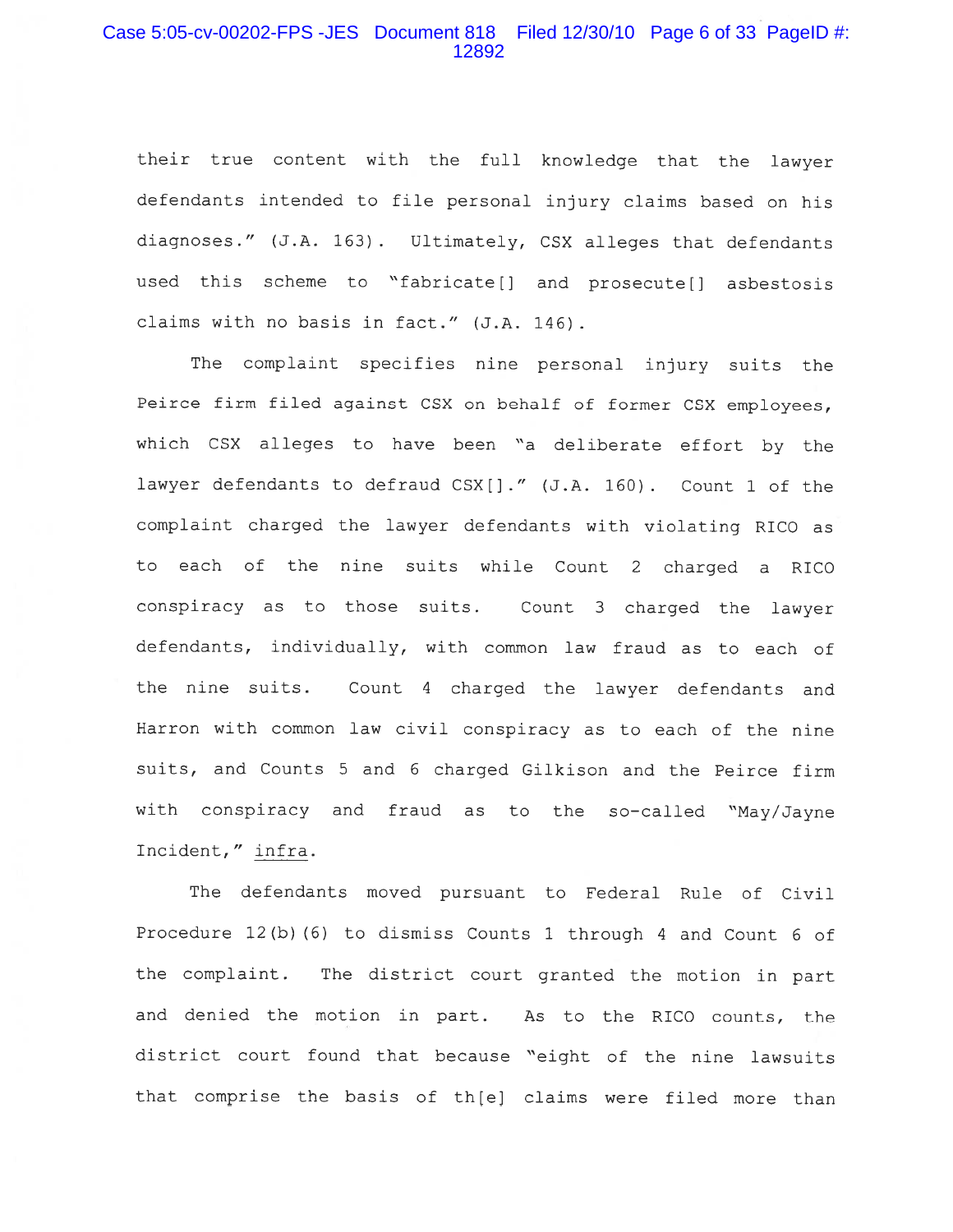## Case 5:05-cv-00202-FPS -JES Document 818 Filed 12/30/10 Page 7 of 33 PageID #: 12893

four years before CSX filed its amended complaint in this case," (J.A. 696), and "CSX was on inquiry notice of the injuries alleged in Counts 1 and 2 when the nine allegedly fraudulent claims against it were filed and/or settled," (J.A. 698), eight of the claims were time-barred. As to the ninth suit, (the "Baylor suit" on behalf of Earl Baylor), the district court reasoned that since the other eight RICO claims were timebarred, and because proving "[a] 'pattern of racketeering activity' requires a showing of at least two acts of racketeering activity[,] . . . . CSX has failed to show the requisite pattern to sustain its RICO claims." (J.A. 699-700).

As to the common law fraud and conspiracy counts, the district court held that "[t]he foregoing [RICO] statute of limitations analysis similarly applies to [those] [c]ounts." (J.A. 700). As a result, the district court concluded that, "[b]ecause eight of the nine lawsuits . . . were filed more than two years before the amended complaint was filed in this case, reliance on those suits is time-barred" under West Virginia law. (J.A. 700). The Baylor suit was not time-barred but decided on summary judgment as discussed below.

The district court denied the motion to dismiss Count 6, and the fraud and conspiracy claims arising from the May/Jayne Incident proceeded to trial.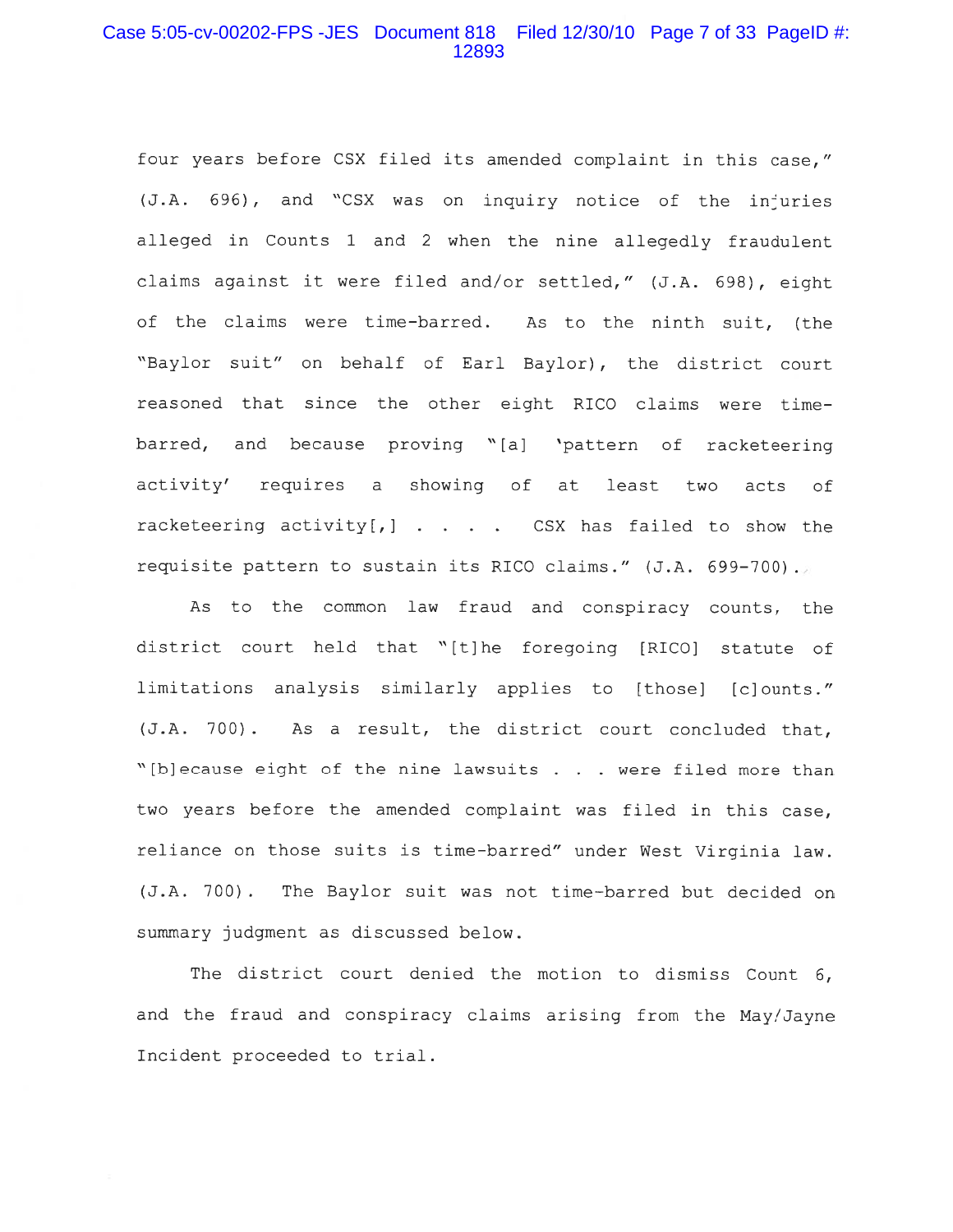## Case 5:05-cv-00202-FPS -JES Document 818 Filed 12/30/10 Page 8 of 33 PageID #: 12894

After the district court's ruling on the Rule 12(b)(6) motion, CSX moved for leave to amend its complaint and proffered a proposed second amended complaint, which "added [eleven] more recent fraudulently filed claims as well as detailed allegations concerning the difficulty of discovering the fraud." (Appellant's Br. 13). The district court denied the motion.

CSX noted a timely appeal as to all its claims, and this Court has jurisdiction over the appeal pursuant to 28 U.S.C. \$ 1291.

#### II.

#### $A.$

CSX first contends that the district court erred by granting the defendants' motion to dismiss the RICO and common law fraud counts. CSX arques that this Court should adopt the so-called "separate accrual rule" for RICO statute of limitations purposes, under which "a cause of action accrues when new predicate acts occur within the limitations period, even if other acts were committed outside the limitations period." (Appellant's Br. 19) (quotations and alterations omitted). CSX also asserts that the district court erred by concluding that CSX had or should have had notice of its injuries, for both the RICO and fraud counts, near the dates the suits were filed and/or settled. CSX contends that the district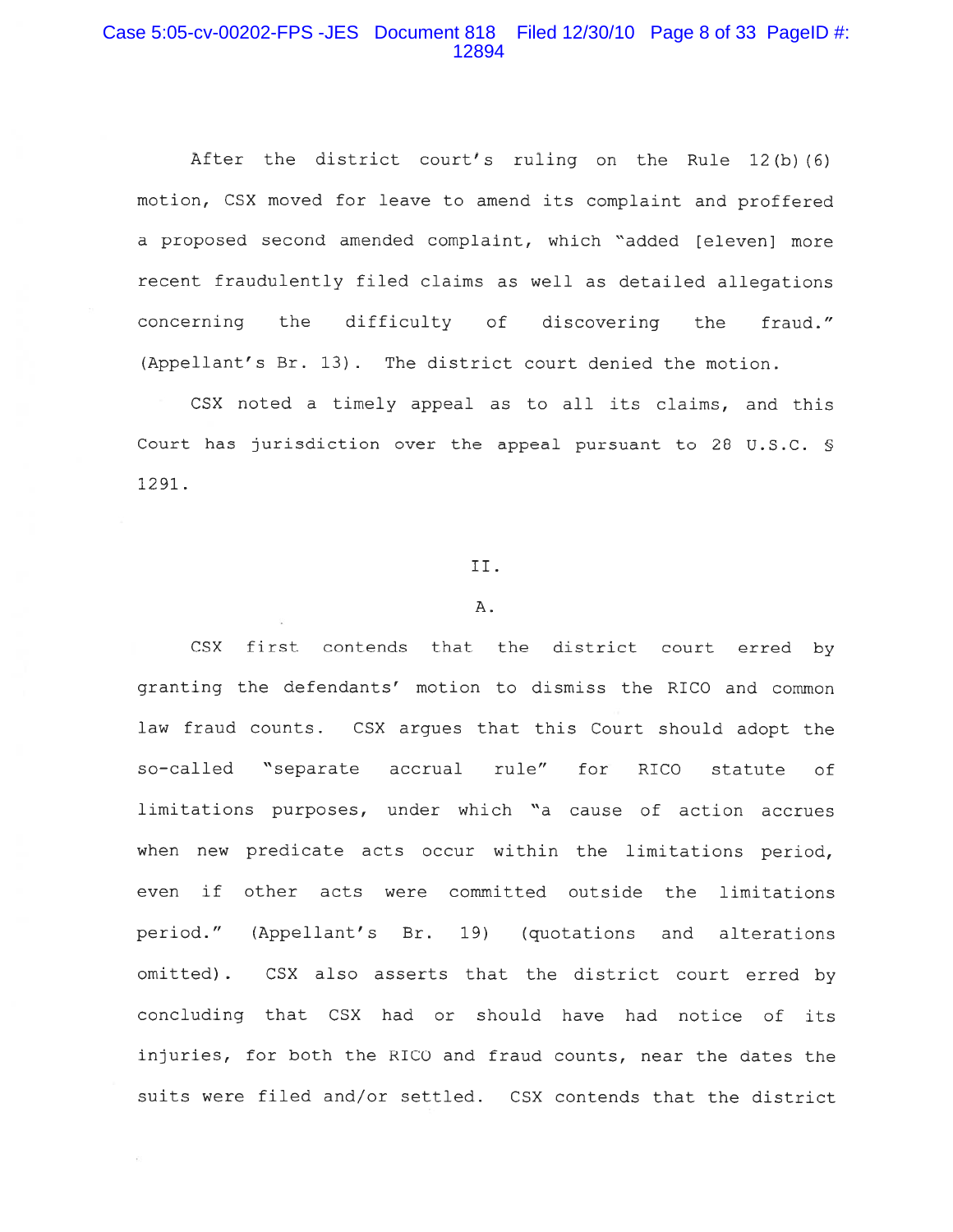## Case 5:05-cv-00202-FPS -JES Document 818 Filed 12/30/10 Page 9 of 33 PageID #: 12895

court's "analysis [on this point] depended upon mistaken assumptions about the materials to which CSX[] had access and disregarded features of mass asbestos litigation that severely limited CSX[]'s ability to discover the fraud." (Appellant's Br. 33). Finally, CSX suggests that "a Rule 12(b) (6) motion may be granted only in the unusual case in which all facts necessary to the defense clearly appear on the face of the complaint," and that the case at bar does not meet that standard. (Appellant's Br. 14).

We review the district court's grant of the motion to dismiss the RICO and common law claims de novo. Monroe v. City of Charlottesville, 579 F.3d 380, 385 (4th Cir. 2009). In reviewing the order, "we must take the facts in the light most favorable to the plaintiff." E. Shore Markets, Inc. v. J.D. Assocs. Ltd. P'ship, 213 F.3d 175, 180 (4th Cir. 2000).

#### 1. RICO Claims

This Court has recognized that a "dismissal [pursuant to a Rule 12(b) (6) motion] is inappropriate unless, accepting as true the well-pleaded facts in the complaint and viewing them in the light most favorable to the plaintiff, 'it appears to a certainty that the plaintiff would be entitled to no relief under any state of facts which could be proved in support of his claim.'" Brooks v. City of Winston-Salem, 85 F.3d 178, 181 (4th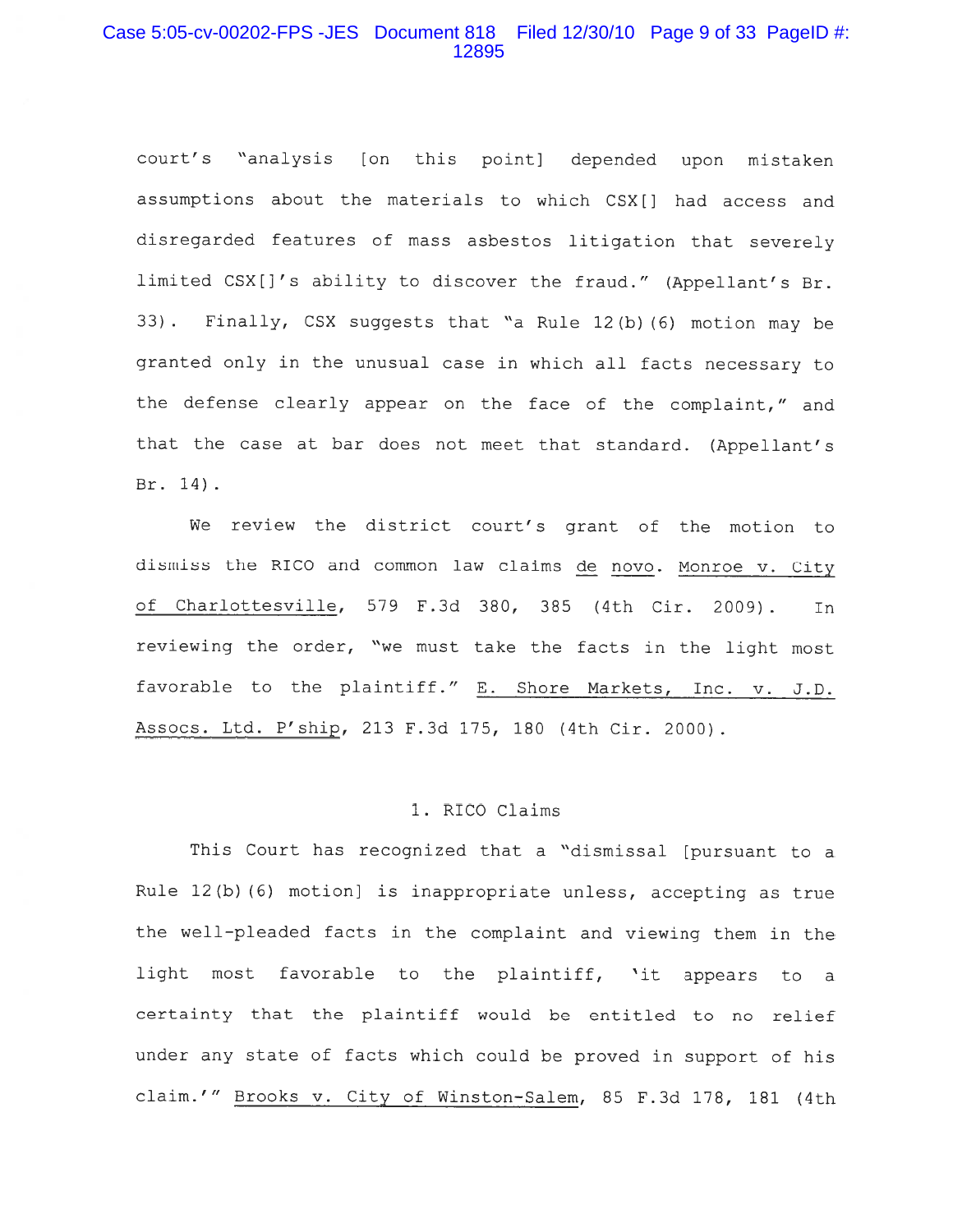### Case 5:05-cv-00202-FPS -JES Document 818 Filed 12/30/10 Page 10 of 33 PageID #: 12896

Cir. 1996) (quoting Mylan Lab., Inc. v. Matkari, 7 F.3d 1130, 1134 & n.4 (4th Cir. 1993)). We have noted that asserting an affirmative defense, like a statute of limitations defense, in a motion to dismiss presents a particular "procedural stumbling block" for defendants. Richmond, Fredericksburg & Potomac R.R. v. Forst,  $4$  F.3d 244, 250 (4th Cir. 1993). Accordingly,

a motion to dismiss filed under Federal Rule of Procedure  $12(b)$  (6) . . . generally cannot reach the merits of an affirmative defense, such as the defense that the plaintiff's claim is time-barred. But in the relatively rare circumstances where facts sufficient to rule on an affirmative defense are alleged in the complaint, the defense may be reached by a motion to dismiss filed under Rule 12(b)(6). This principle only applies, however, if all facts necessary to the affirmative defense "clearly appear[] on the face of the complaint."

Goodman v. Praxair, Inc., 494 F.3d 458, 464 (4th Cir. 2007) (quoting Forst, 4 F.3d at 250). "To require otherwise would require a plaintiff to plead affirmatively in his complaint matters that might be responsive to affirmative defenses even before the affirmative defenses are raised." Id. at 466.

The Supreme Court has held, as did the district court below, that the applicable statute of limitations for RICO violations is four years. See Agency Holding Corp. v. Malley-Duff & Assocs., Inc., 483 U.S. 143, 152 (1987). There is no contest on this point, as the dispute in this case concerns when the injury accrued, that is, when did the four year statute of limitations begin to run. See Brooks, 85 F.3d at 181. This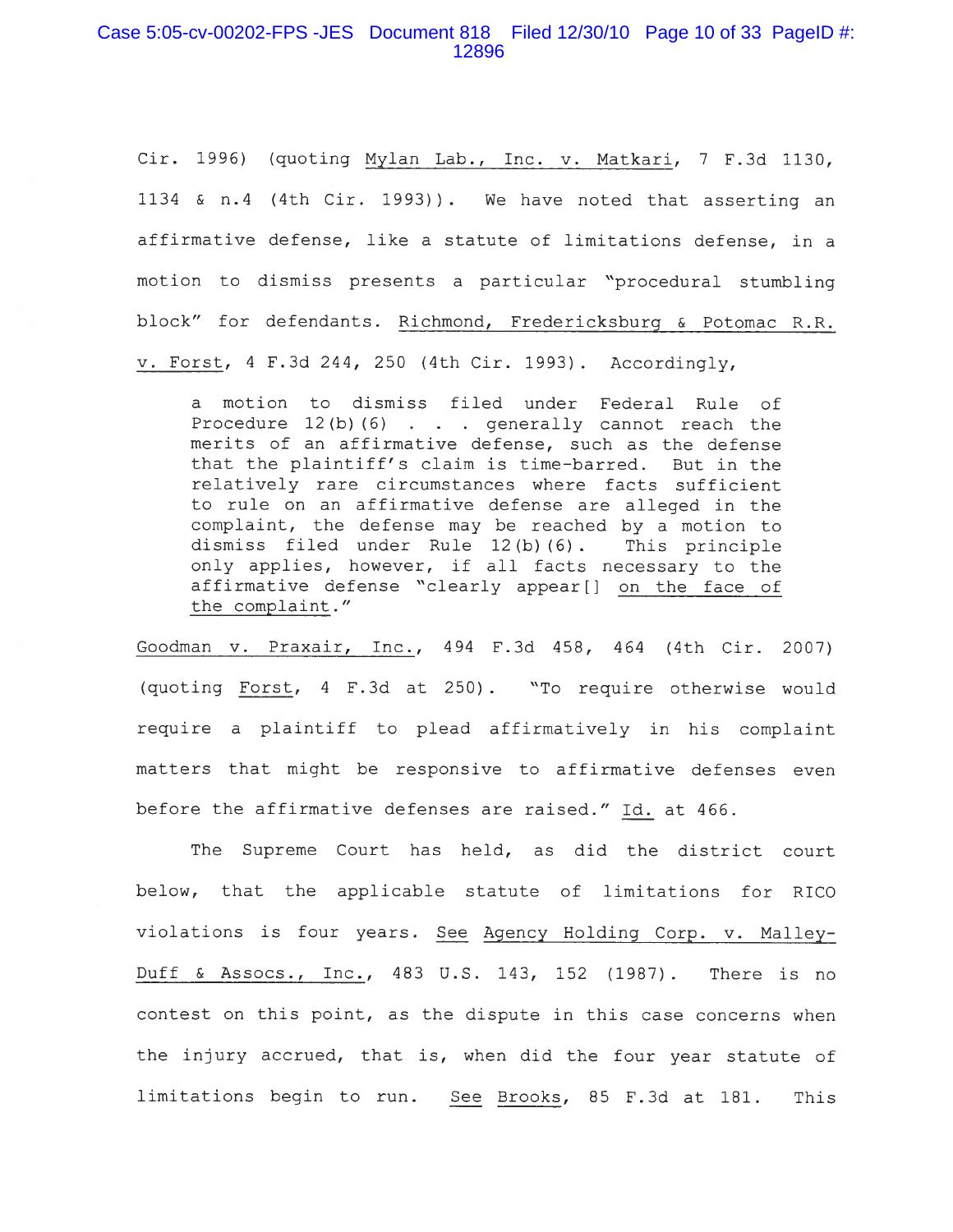#### Case 5:05-cv-00202-FPS -JES Document 818 Filed 12/30/10 Page 11 of 33 PageID #: 12897

Court has held that "the statutory period [for a RICO claim] begins to run when a plaintiff knows or should know of the injury that underlies his cause of action." Pocahontas Supreme Coal Co. v. Bethlehem Steel Corp., 828 F.2d 211, 220 (4th Cir. 1987); see also Rotella v. Wood, 528 U.S. 549, 555 (2000) ("[D] iscovery of the injury . . . is what starts the clock.").

Having set out the applicable law, we turn to the complaint to determine whether all the facts necessary to conclude CSX's claims are time-barred appear on its face. In that regard, we note the complaint was filed July 5, 2007, so the specific inquiry is whether the face of the complaint pleads facts such that it clearly appears CSX was on notice of its claimed injury by July 4, 2003. We conclude a fair reading of the complaint's allegations does not establish such notice on the face of the complaint and therefore the district court erred in granting the Rule 12(b)(6) motion.

The complaint alleges the following with respect to the timing of the RICO violations: in December 2003, Peirce was linked to a union president who had pled quilty to federal racketeering charges; in 2007, Harron lost his medical license; the B-reads for the underlying lawsuits ranged from 2000 to 2003; the dates the underlying lawsuits were filed and settled, ranging from 2000 to 2006; several specific alleged acts of mail and wire fraud occurring since 2000; and allegations of civil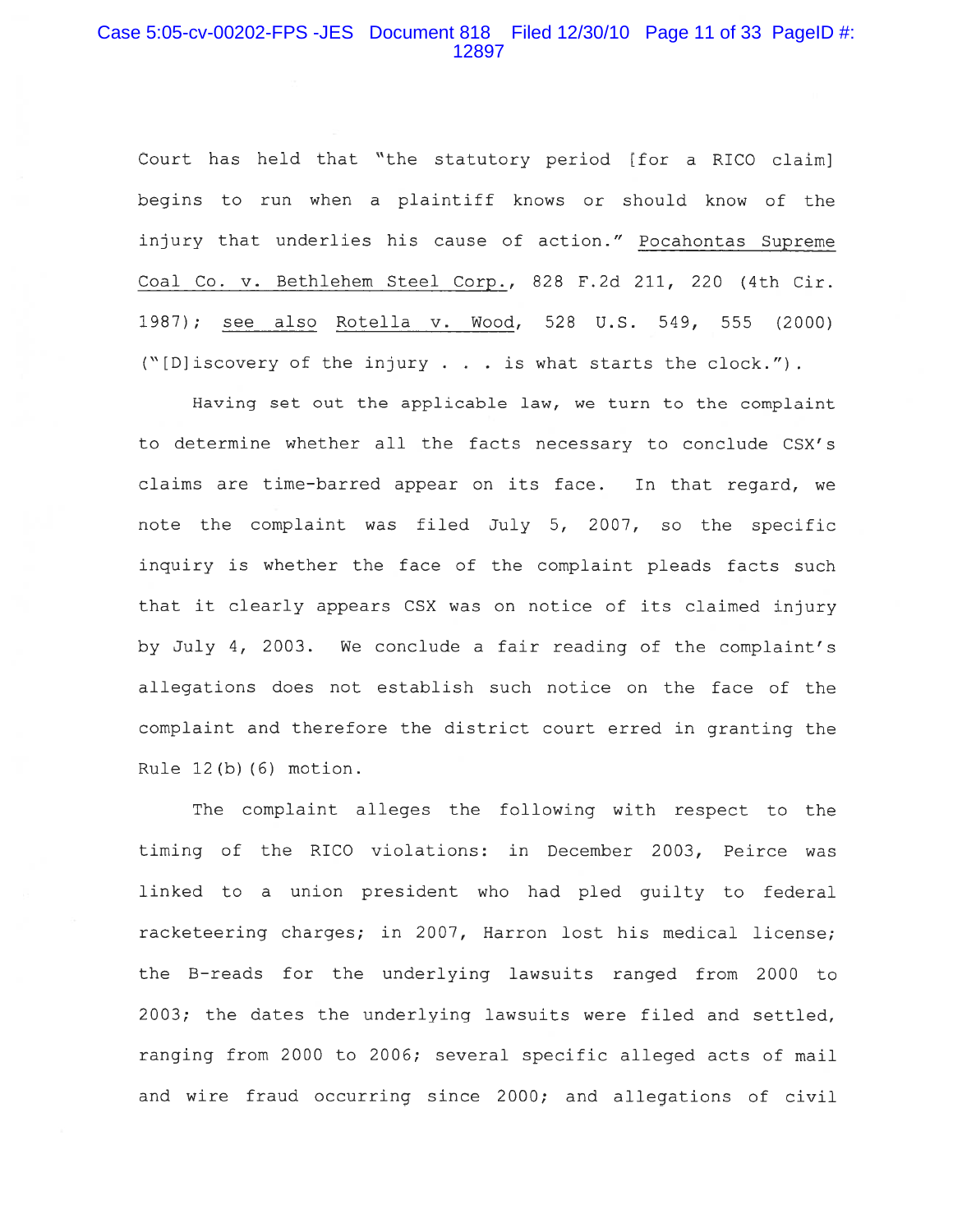#### Case 5:05-cv-00202-FPS -JES Document 818 Filed 12/30/10 Page 12 of 33 PageID #: 12898

RICO conspiracy beginning in "the early to mid 1990s." (J.A. 163). Viewed in the light most favorable to CSX, it is not at all clear from these facts when CSX knew or should have known of the alleged RICO violations, that is, when the fraud commenced.

The district court, however, conflated the filing of the various underlying suits as, in and of themselves, putting CSX on notice of the fraudulent scheme underlying the RICO counts. However, nothing "clearly appears" on the face of the complaint to show that the filing of these suits by the lawyer defendants, as well as the settlements, establish that CSX knew or ought to have known by July 2003 that the alleged fraud was afoot. Additional factual development may or may not prove that premise, but it is not plainly apparent on the face of the complaint.

The case at bar is readily distinguishable from the rare cases in which this Court has held the district court properly dismissed, pursuant to Rule 12(b)(6), a complaint as timebarred. In Brooks, we found that, because it was undisputed that the relevant charge of unlawful warrantless arrest "accrue[s] on the date of . . . arrest," the date of arrest was included in the complaint, and because "[t]here is no question that on the day of his arrest Brooks knew or should have known both of the injury . . . and who was responsible for any injury," dismissal on a Rule 12(b)(6) motion was appropriate. 85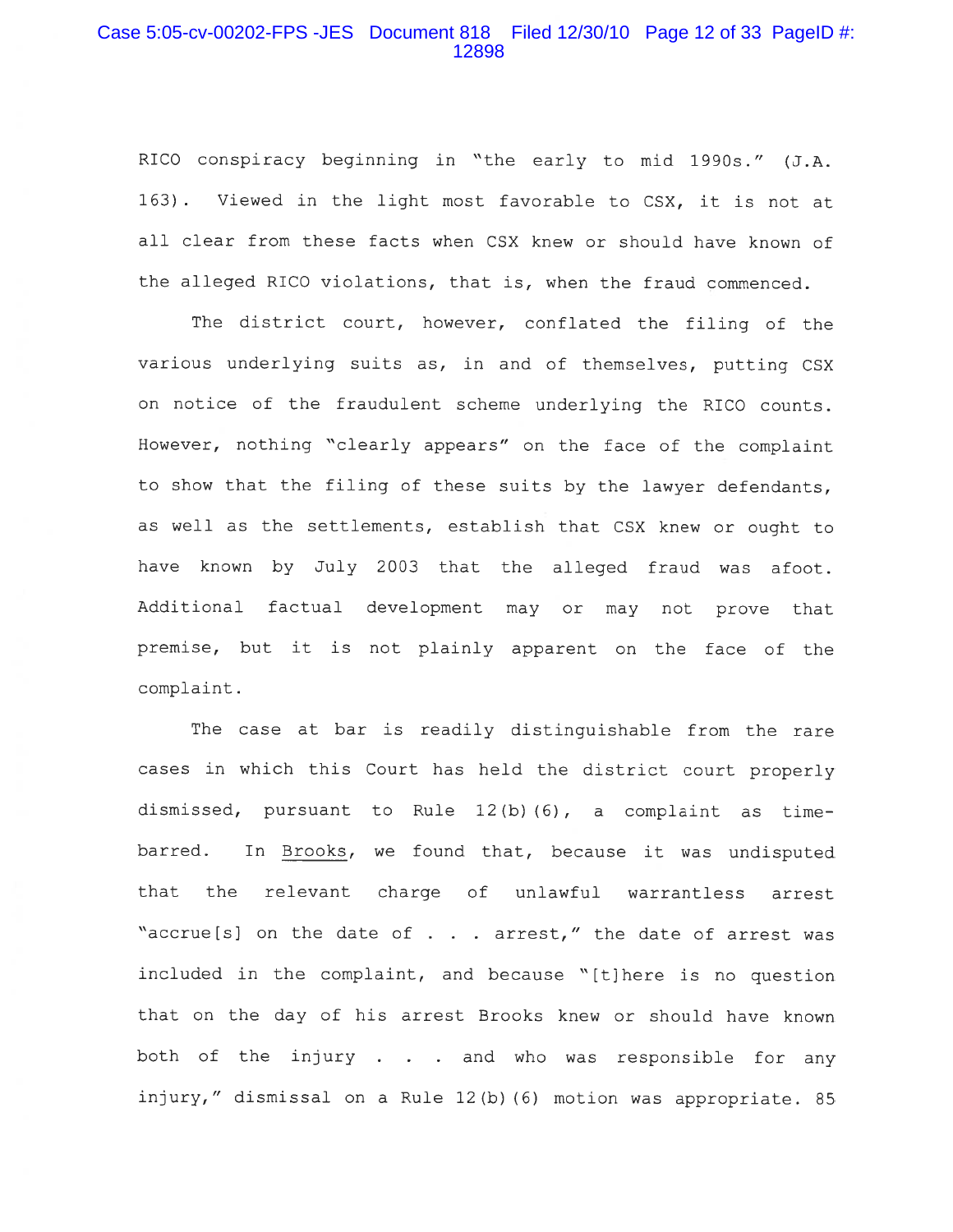### Case 5:05-cv-00202-FPS -JES Document 818 Filed 12/30/10 Page 13 of 33 PageID #: 12899

F.3d at 182; see also McMullen v. Lewis, 32 F.2d 481, 484 (4th Cir. 1929) ("Where upon the face of the bill the staleness of the demand is apparent-that is, the claim has remained unasserted for 50 years-the question of its antiquity can always be called to the court's attention  $\ldots$  . [T] he laches of the complainant in asserting his claim is a bar in equity, if that objection is apparent on the bill itself, there can be no good reason for requiring a plea or answer to bring it to the notice of the court." (quotations omitted)).

In contrast to the foregoing cases in which the complaint clearly identified the start date for the running of the statute of limitations, the case at bar necessitates a fact-intensive inquiry as to when CSX knew or should have known of the existence of the claimed RICO violations. The fact that an underlying asbestos suit was filed or settled, without more, does not establish as a matter of law that the separate gravamen of RICO fraud should have been known by that event alone. The district court thus erred in making the unilateral finding that either the date of the filing or of the settlement of the underlying lawsuits was dispositive on this question. It does not follow from the facts pled on the face of the complaint that CSX knew or should have known that the underlying asbestos lawsuits were fraudulently filed when they were filed. Nor does reading the face of the complaint show that CSX knew or should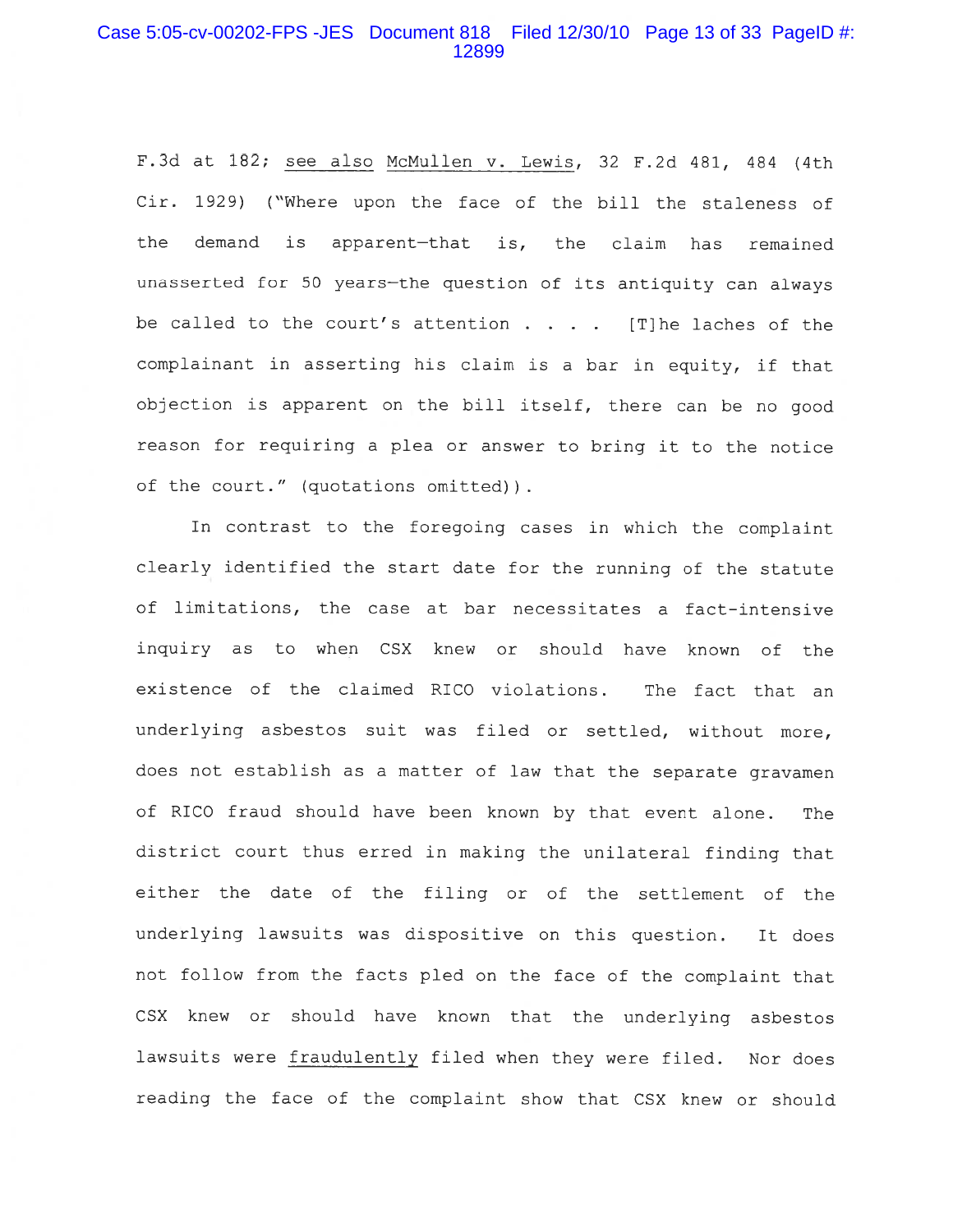# Case 5:05-cv-00202-FPS -JES Document 818 Filed 12/30/10 Page 14 of 33 PageID #: 12900

have known of the alleged fraudulent screening scheme when the lawsuits were filed or settled.

Accordingly, the case at bar does not qualify as one of the "rare circumstances," in which Rule 12(b)(6) dismissal of the RICO claims as time-barred was appropriate. Thus, "we conclude that the face of the complaint does not allege facts sufficiently clear to conclude that the statute of limitations had run, and the district court therefore erred in dismissing the complaint on that basis." Goodman, 494 F.3d at 466. Instead, we find that in this case "[t]h[is] defense[] [is] more properly reserved for consideration on a motion for summary judgment," Forst, 4 F.3d at 250, and we vacate the district court's judgment in so far as it granted the motion to dismiss Counts 1 and 2 of the complaint.<sup>3</sup>

(Continued)

 $\mathbf{3}$ Because we find that the district court erred by dismissing the RICO counts for the reasons just described, we do not address CSX's argument regarding the separate accrual rule for RICO statute of limitations purposes.

As a separate matter, since the issue may arise on remand, we do note our concern regarding the district court's apparent alternate holding that, "[b]ecause only one alleged act of racketeering activity is not time-barred, CSX has failed to show the requisite pattern to sustain its RICO claims." (J.A. 700). While we have determined that, at the motion to dismiss stage, the district court erred in finding the CSX claims time-barred, some of those claims may yet be determined as time-barred at a later stage of the proceedings. However, even if a claim or claims are found to be time-barred, that fact alone does not make the claim ineligible as a predicate act to establish a RICO pattern.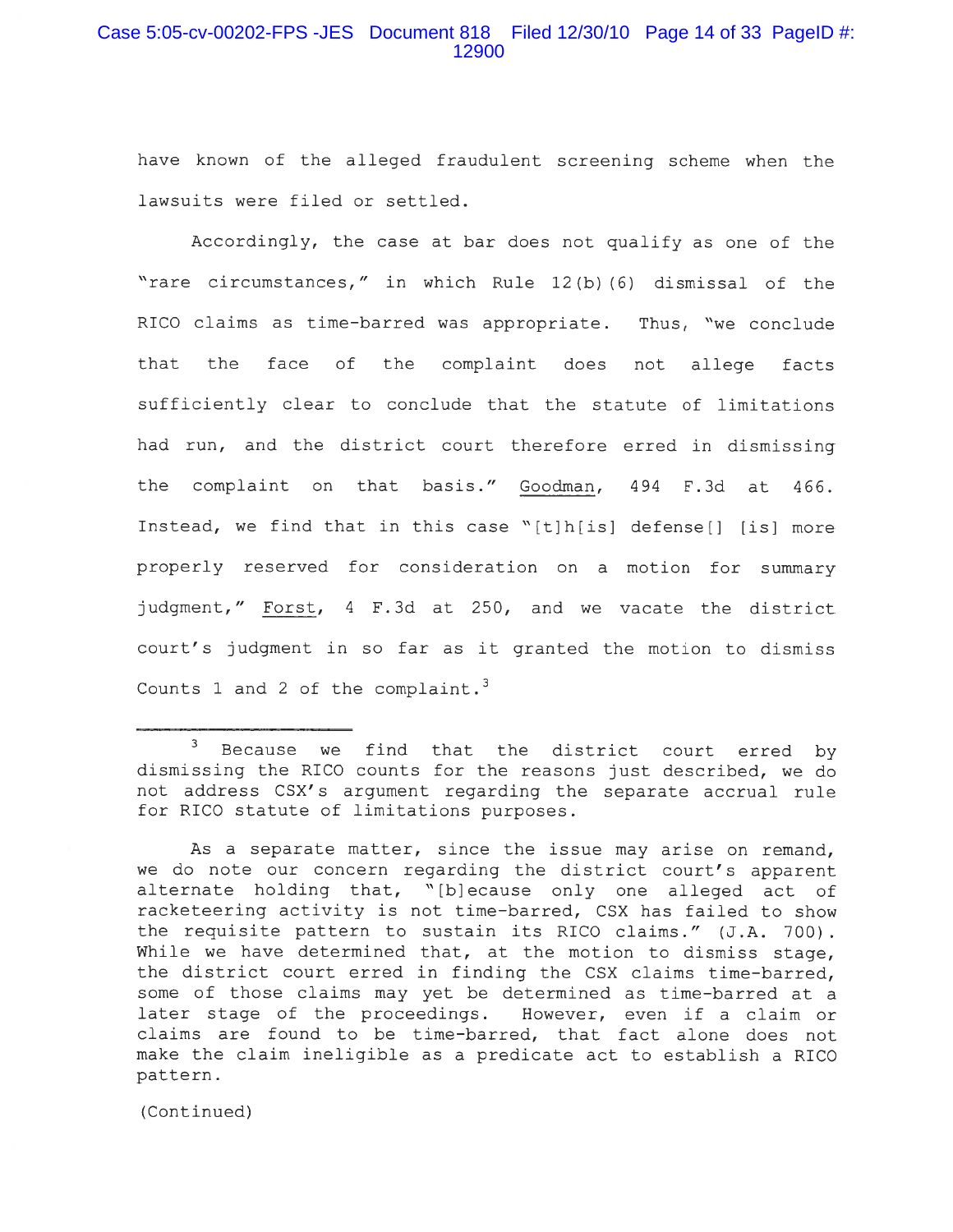#### 2. Common Law Fraud Claims

Common law fraud under West Virginia law is the gravamen of Counts 3 and 4 of the complaint. West Virginia's applicable statute of limitations for such common law fraud claims is two years. See Alpine Prop. Owners Assoc., Inc. v. Mountaintop Dev. Co., 365 S.E.2d 57, 66 (W. Va. 1987). Similar to a RICO claim, a West Virginia fraud claim accrues from "the perpetration of the fraud," or if "there has been fraudulent concealment," then "the statute begins to run only from the time when the wrong was discovered, or ought to have been discovered." Plant v. Humphries, 66 S.E. 94, 98 (W. Va. 1909).

Viewed in the light most favorable to CSX, the complaint alleges the same facts as to the West Virginia common law fraud counts as recounted above regarding the RICO counts. For the same reasons discussed above concerning the RICO counts, the pled facts do not reveal when CSX knew or should have known of the alleged fraud. That is, the face of the complaint does not

In order to demonstrate the requisite pattern of RICO activity, the statute permits the contemplation of acts within a ten year period. 18 U.S.C. § 1961(5). Thus, even assuming that only one of those acts occurred within the statute of limitations period, that would not defeat the existence of a RICO pattern provided the other predicate act took place within the applicable ten year period. Whether all of the injuries might independently support an award of damages is a separate issue.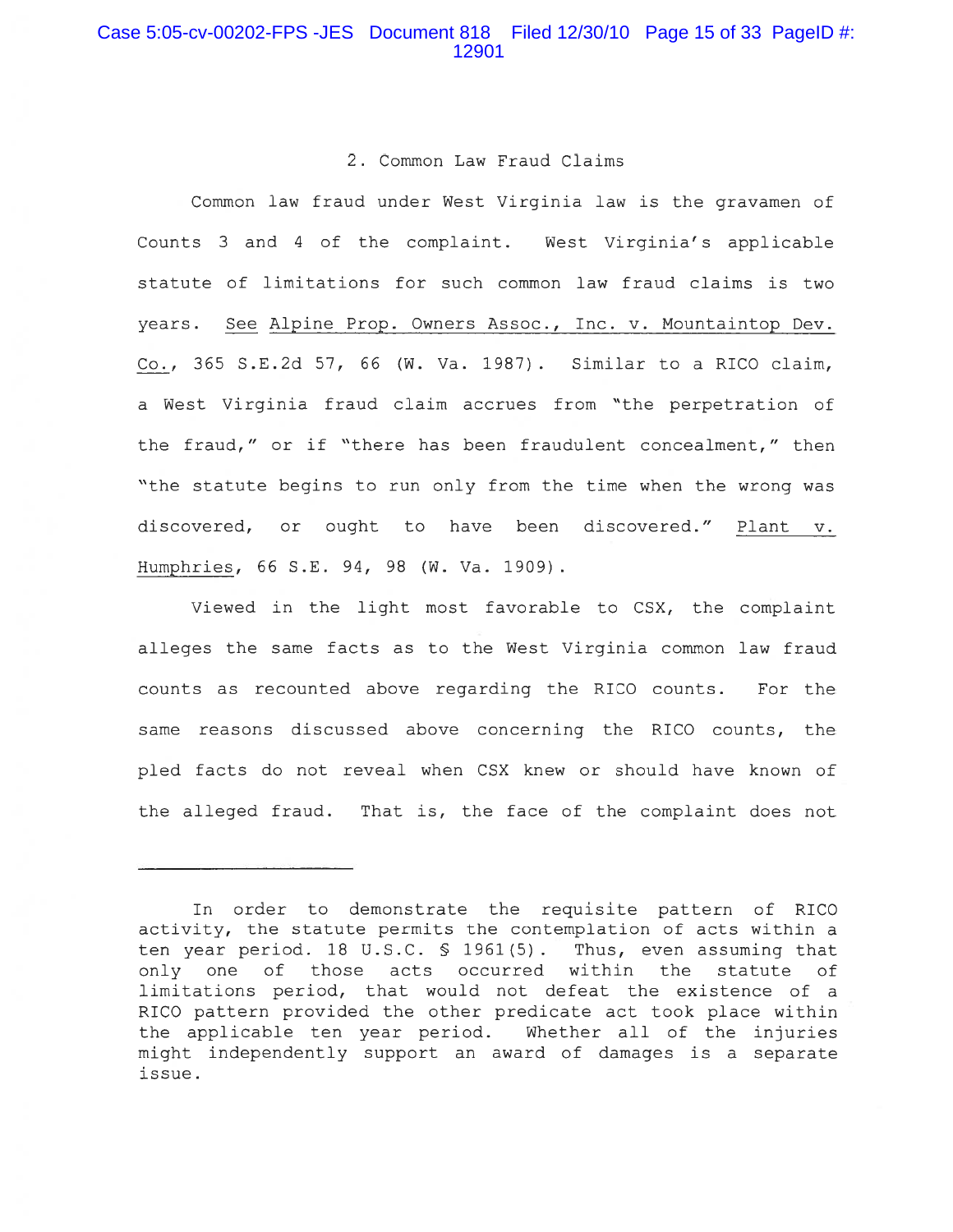## Case 5:05-cv-00202-FPS -JES Document 818 Filed 12/30/10 Page 16 of 33 PageID #: 12902

plead facts which conclusively show CSX knew or should have known of the alleged fraud by July 4, 2005, two years prior to the filing of the complaint.

Our analysis of the error in the district court's dismissal of CSX's RICO claims likewise applies to its dismissal of the common law fraud claims. Accordingly, because the face of the complaint does not allege sufficient facts to conclusively determine when CSX knew or should have known of the existence of the common law fraud, the district court erred by granting defendants' Rule 12(b)(6) motion to dismiss Counts 3 and 4 of the complaint.

#### **B**.

CSX next contends that the district court abused its discretion by denying the motion to file a second amended complaint. In denying leave to amend, the district court found "that CSX was dilatory in filing this motion for leave" and "[m]oreover, this Court finds that CSX's proposed amendment to the complaint would be futile." (J.A. 791). Referring to its earlier decision that the RICO and common law fraud claims were time-barred, the district court stated "CSX is charged with notice of its injury by March 2000 when the first alleged objectively baseless and fraudulent lawsuit was filed against it," and thus the additional claims in the proposed second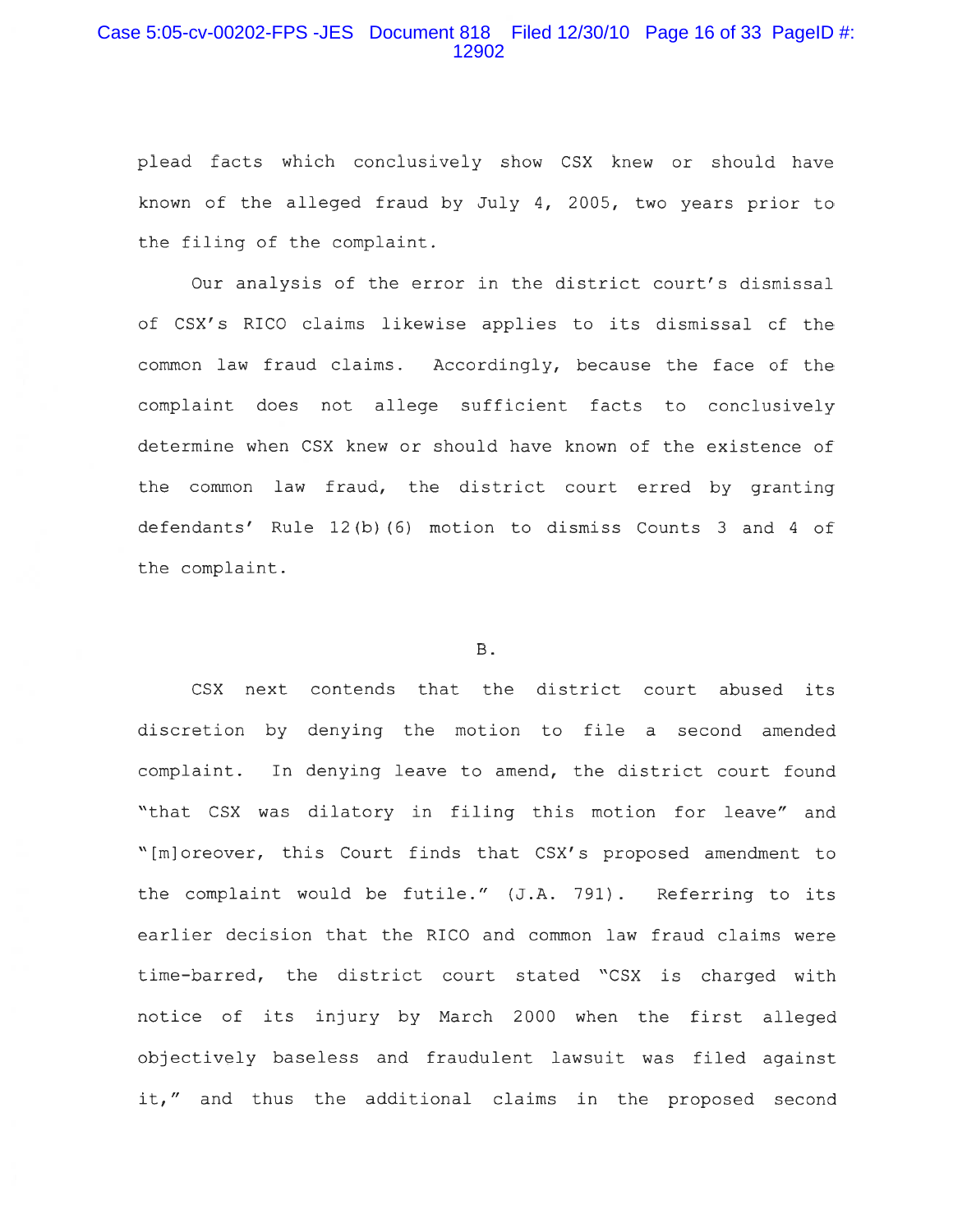## Case 5:05-cv-00202-FPS -JES Document 818 Filed 12/30/10 Page 17 of 33 PageID #: 12903

amended complaint would likewise be time-barred. (J.A. 792-93). Because the district court found that amendment would be futile, it also observed that "allowing CSX to file a second amended complaint would unduly prejudice the defendants by extending discovery when it is not necessary." (J.A. 795). The district court made no finding that CSX acted with a dilatory motive or that being dilatory alone would cause any prejudice to the defendants.

Because CSX contends that the district court erred in dismissing its RICO and fraud claims as time-barred, CSX correspondingly argues that amendment of the complaint would not have been futile. This is so, CSX argues, because of the seven additional claims in the proposed second amended complaint, "[o]ne . . . was filed in the same lawsuit as the Baylor claim (as to which the district court found no time bar); three were filed after the Baylor claim (and thus necessarily raise no time bar); and three were filed in the same lawsuit as the Peterson and Wiley claims (as to which discovery commenced less than four years before CSX[] filed its RICO claims)." (Appellant's Br. 34-Accordingly, CSX avers that the additional claims  $35$ ). proffered in the second amended complaint were not time-barred.

This Court reviews a district court's denial of leave to amend for abuse of discretion. United States ex rel. Wilson v. Kellog Brown & Root, Inc., 525 F.3d 370, 376 (4th Cir. 2008).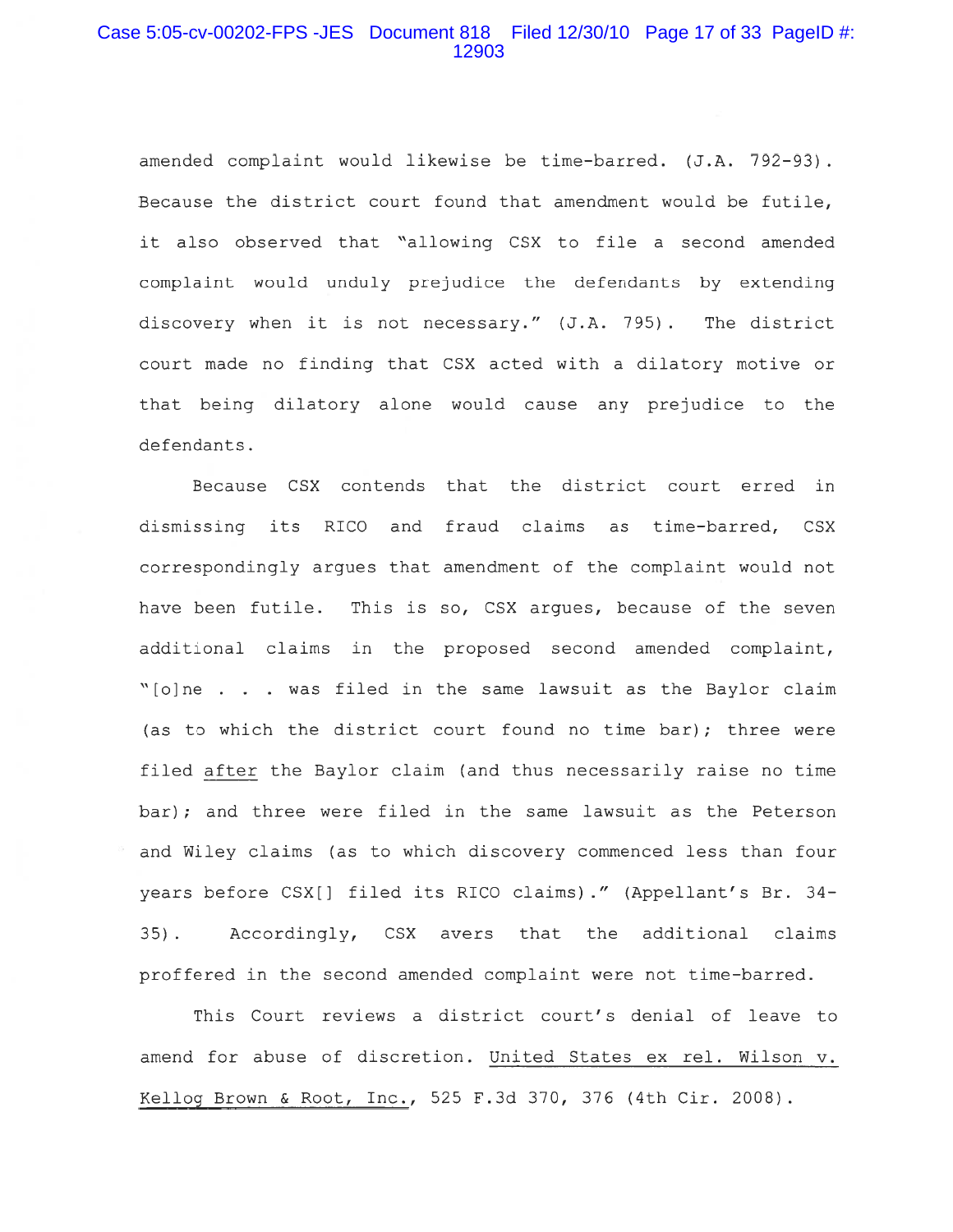# Case 5:05-cv-00202-FPS -JES Document 818 Filed 12/30/10 Page 18 of 33 PageID #: 12904

Leave to amend "should freely [be given] when justice so requires." Fed. R. Civ. P. 15(a)(2). Thus, "[i]n the absence of any apparent or declared reason-such as undue delay, bad faith or dilatory motive on the part of the movant, repeated failure to cure deficiencies by amendments previously allowed, undue prejudice to the opposing party by virtue of allowance of the amendment, futility of amendment, etc.-the leave sought should, as the rules require, be 'freely given.'" Foman v. Davis, 371 U.S. 178, 182 (1962).

The district court's finding that amendment would have been futile followed solely from its earlier holding in granting the motion to dismiss the RICO and fraud counts as time-barred. From that basis the district court reasoned that the additional claims must likewise be time-barred. However, because we determined above that the district court erred by dismissing CSX's RICO and common law fraud claims in the complaint as timebarred, it axiomatically follows that the district court's finding of futility based on the later, additional claims was erroneous and thereby an abuse of discretion as a matter of law.<sup>4</sup>

<sup>&</sup>lt;sup>4</sup> The record supports the district court's finding that CSX was dilatory in offering its second amended complaint. CSX had access to the information about the additional eleven asbestos cases it now claims were fraudulent when it filed the complaint, for whatever reason, did not include those claims. but, However, there is no evidence that CSX's delay was in bad faith and, more importantly, "[d]elay alone, without prejudice, does (Continued)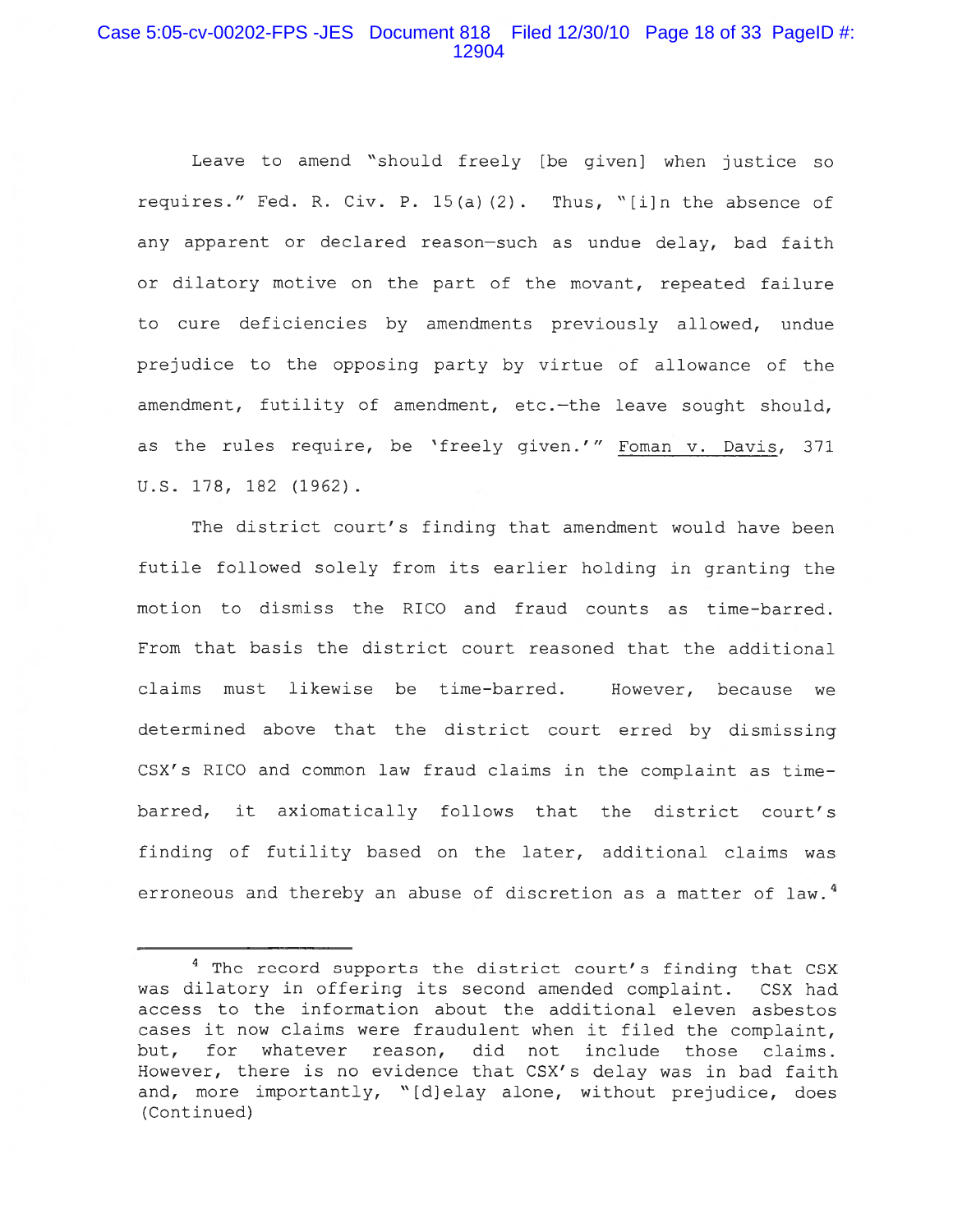## Case 5:05-cv-00202-FPS -JES Document 818 Filed 12/30/10 Page 19 of 33 PageID #: 12905

See Koon v. United States, 518 U.S. 81, 100 (1996) ("A district court by definition abuses its discretion when it makes an error of  $law.''.$ 

Likewise, the district court's finding that amendment would be unduly prejudicial to the defendants was based solely on its finding that the additional claims would be futile. The district court found that the defendants would be prejudiced because amendment would "extend[] discovery when it is not necessary," (J.A. 795), based only on its conclusion that the additional claims were time-barred. Because the district court in its futility determination, and erred because that determination directly informed the court's unduly prejudicial determination, the court's unduly prejudicial determination must also fail. Accordingly, the district court's finding that amendment would be unduly prejudicial to the defendants was also an abuse of discretion.

Therefore, we find the district court abused its discretion by denying the motion for leave to amend and the district court's judgment to that effect is hereby vacated.

not support the denial of a motion for leave to amend." Deasy v. Hill, 833 F.2d 38, 41 (4th Cir. 1987). Without a finding of dilatory motive and prejudice, the district court's finding that CSX acted in a dilatory manner is an insufficient ground upon which to deny the motion to amend.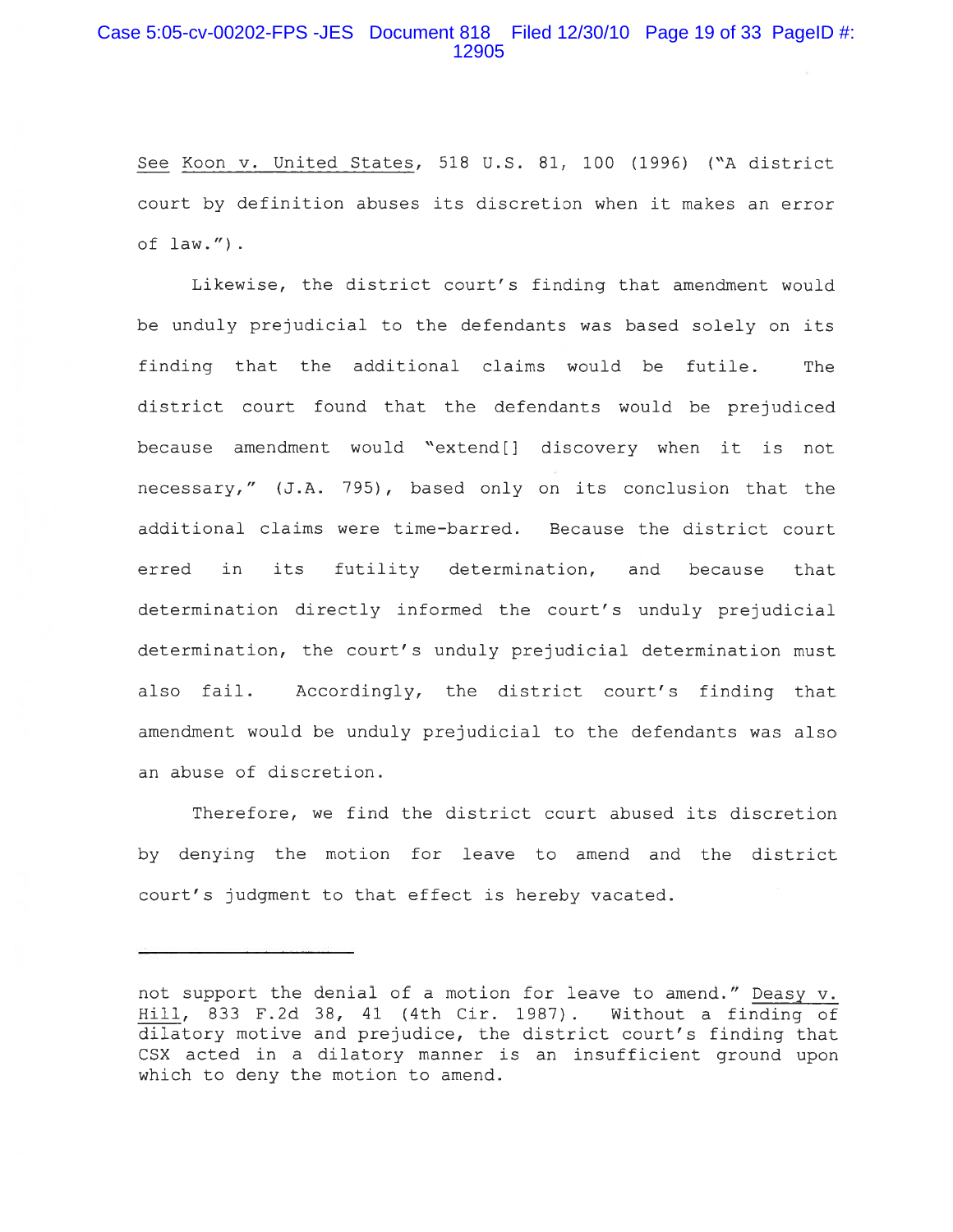# Case 5:05-cv-00202-FPS -JES Document 818 Filed 12/30/10 Page 20 of 33 PageID #: 12906

 $\overline{C}$ .

CSX next arques that the district court erroneously granted summary judgment to the defendants in the Baylor suit. In its award of summary judgment, the district court found that "[t]he show that CSX cannot produce evidence undisputed facts sufficient for a reasonable jury to find that CSX relied upon the defendants' alleged fraudulent act." (J.A. 2091). In the district court's view, "there remains no evidence that the lawyer defendants knew that Mr. Baylor did not have asbestosis," "CSX. itself, admits that 'a B because reader could hypothetically undertake to review the 2003 x-ray and believe in good faith that they [sic] find [signs of asbestosis].'" (J.A.  $2092$ ).

CSX offers three contentions for reversal of the grant of summary judgment:

First, the positive x-ray reading resulted from an unreliable screening mechanism designed by the lawyer defendants to generate false positives. Second, the lawyer defendants failed to conduct a reasonable inquiry before filing suit, and thus failed to uncover medical records in their own files that effectively ruled out asbestosis. Third, the only evidence that Baylor had been exposed to asbestos while working for  $CSX[]$ was a questionnaire that Baylor himself confirmed was fabricated.

(Appellant's Br. 39-40) (emphasis deleted). If we assume, without deciding, that sufficient evidence was before the district court so as to permit summary judgment on the first two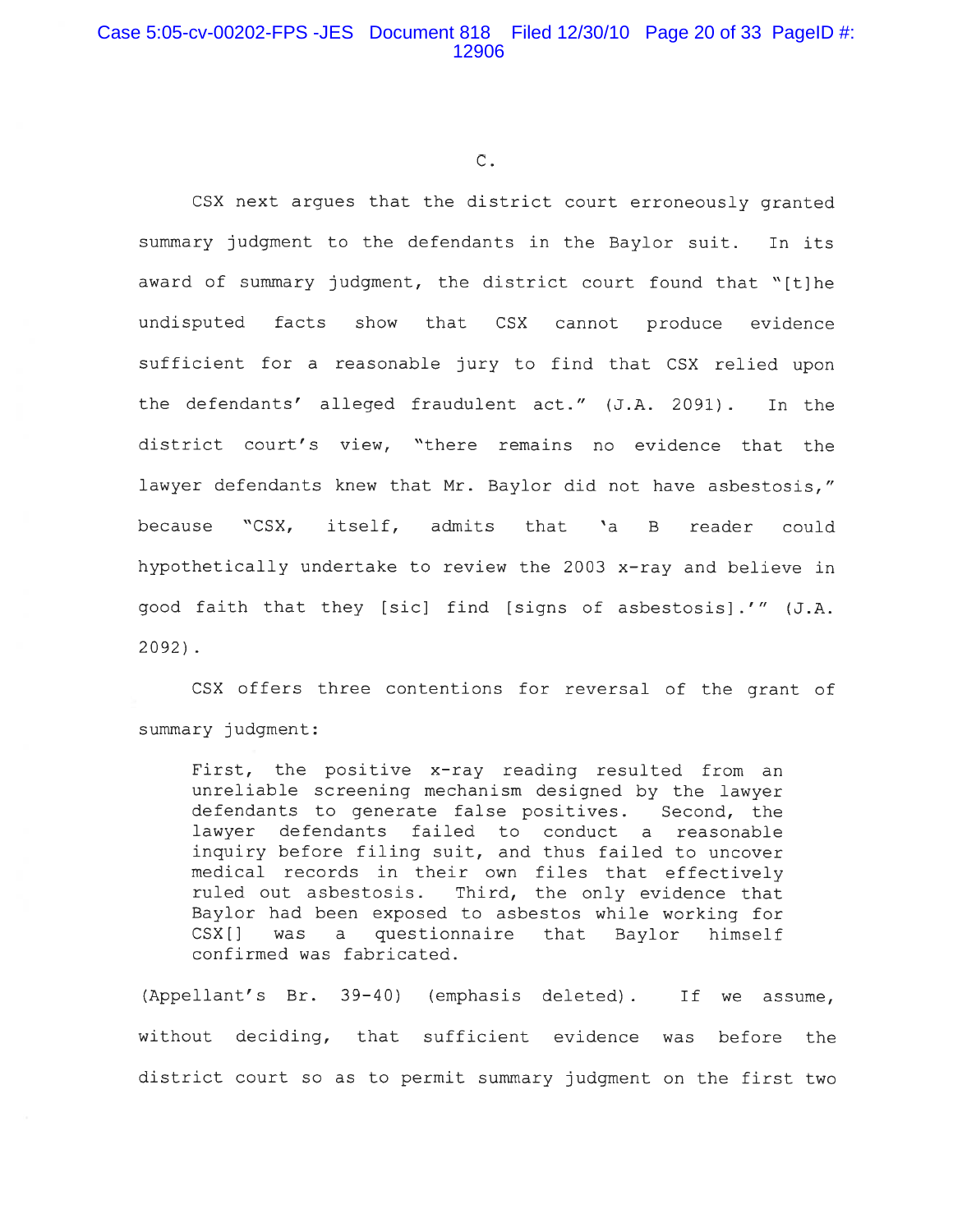# Case 5:05-cv-00202-FPS -JES Document 818 Filed 12/30/10 Page 21 of 33 PageID #: 12907

issues, there clearly were material facts in dispute as to the last issue.

This Court reviews a district court's grant of summary judgment de novo. Shipbuilders Council of Am. v. U.S. Coast Guard, 578 F.3d 234, 243 (4th Cir. 2009).

"Summary judgment is only appropriate 'if the pleadings, the discovery and disclosure materials on file, and any affidavits show that there is no genuine issue as to any material fact and that the movant is entitled to judgment as a matter of law.'" George & Co. v. Imagination Entm't Ltd., 575 F.3d 383, 392 (4th Cir. 2009) (quoting Fed. R. Civ. P. 56(c)). "We construe the evidence in the light most favorable to . . . the party opposing [the] summary judgment motion, and draw all reasonable inferences in its favor." Id.

In order to make a prima facie claim for injuries arising from asbestosis, not only must the plaintiff plead and show that he has asbestosis, but "the threshold for every theory is [also] proof that an injured plaintiff was exposed to asbestoscontaining products for which the defendant is responsible." Blackston v. Shook & Fletcher Insulation Co., 764 F.2d 1480, 1481 (11th Cir. 1985); see also Marlin v. Bill Rich Const., Inc., 482 S.E.2d 620, 635 (W. Va. 1996) ("[I]nhaling asbestos fibers or other dustborne particles does not constitute an injury under [West Virginia's worker compensation statute],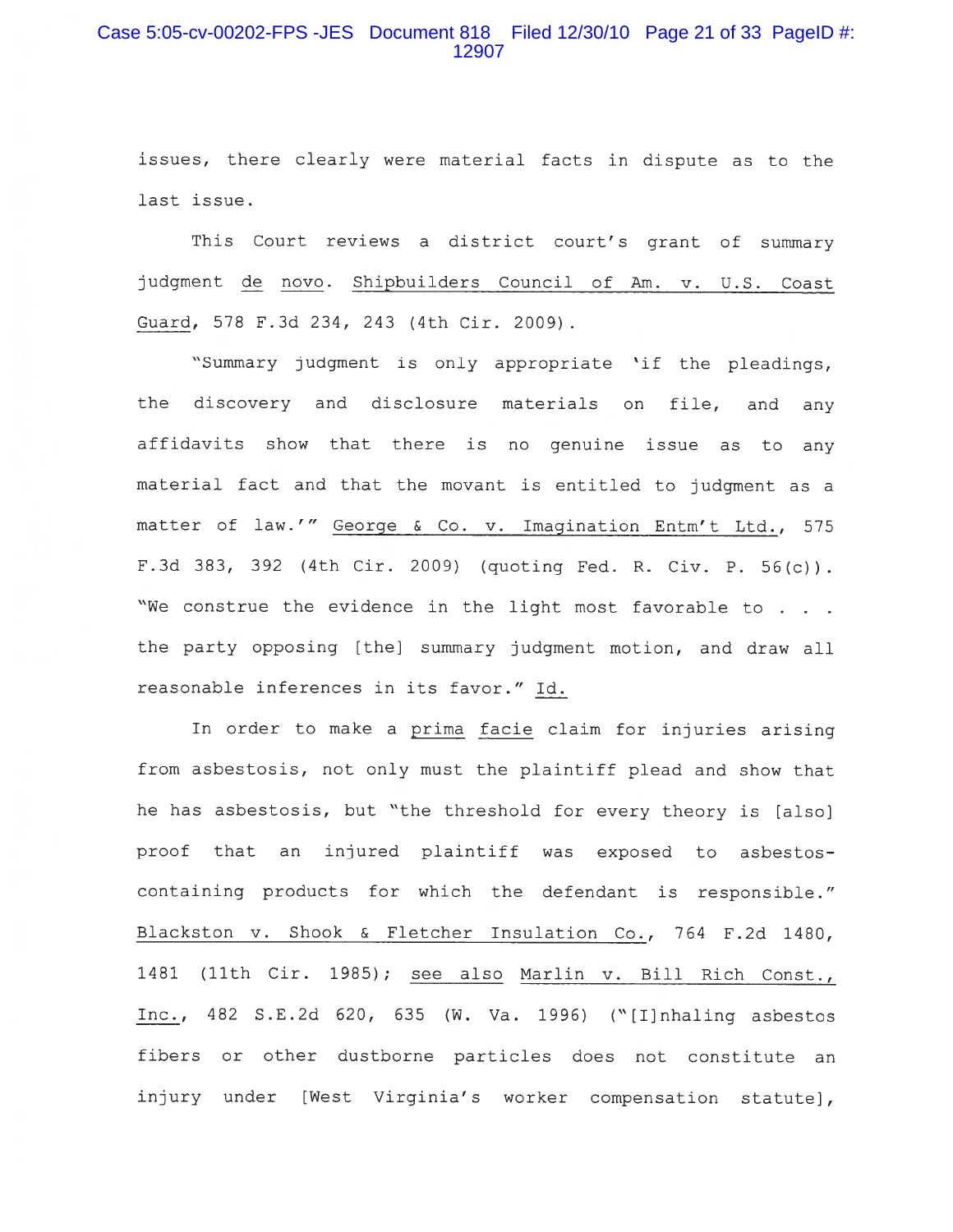## Case 5:05-cv-00202-FPS -JES Document 818 Filed 12/30/10 Page 22 of 33 PageID #: 12908

absent the further showing that occupational pneumoconiosis has been contracted after exposure . . . ."). Thus, to make out a claim of injury from asbestosis, counsel must plead not only that the claimant has the disease, but the additional element of exposure to asbestos while working for the defendant. "[R]ecovery will require the plaintiff to show that he was exposed to defendant's asbestos-containing product by working with or in close proximity to the product." Blackston, 764 F.2d at 1481; see also Restatement 2d Torts § 431(a). It follows that if the evidence could reasonably show that a lawyer filed an asbestos claim knowing the necessary element of occupational exposure did not exist, a reasonable jury could conclude that to be an act of fraud. Of course, fraud is the gravamen of the claim by CSX against the defendants in the Baylor suit.

Even if we assume, as the lawyer defendants arque and the district court held, that CSX could not show the defendants did not know Baylor did not have asbestosis, that assumption is insufficient to support the grant of summary judgment. This is because material facts remain in dispute as to whether the lawyer defendants committed fraud in their representation that the necessary element of occupational exposure was met in Baylor's case.

After Breyer confirmed Harron's reading of Baylor's x-ray, Peirce firm the sent Baylor a copy of an "Asbestos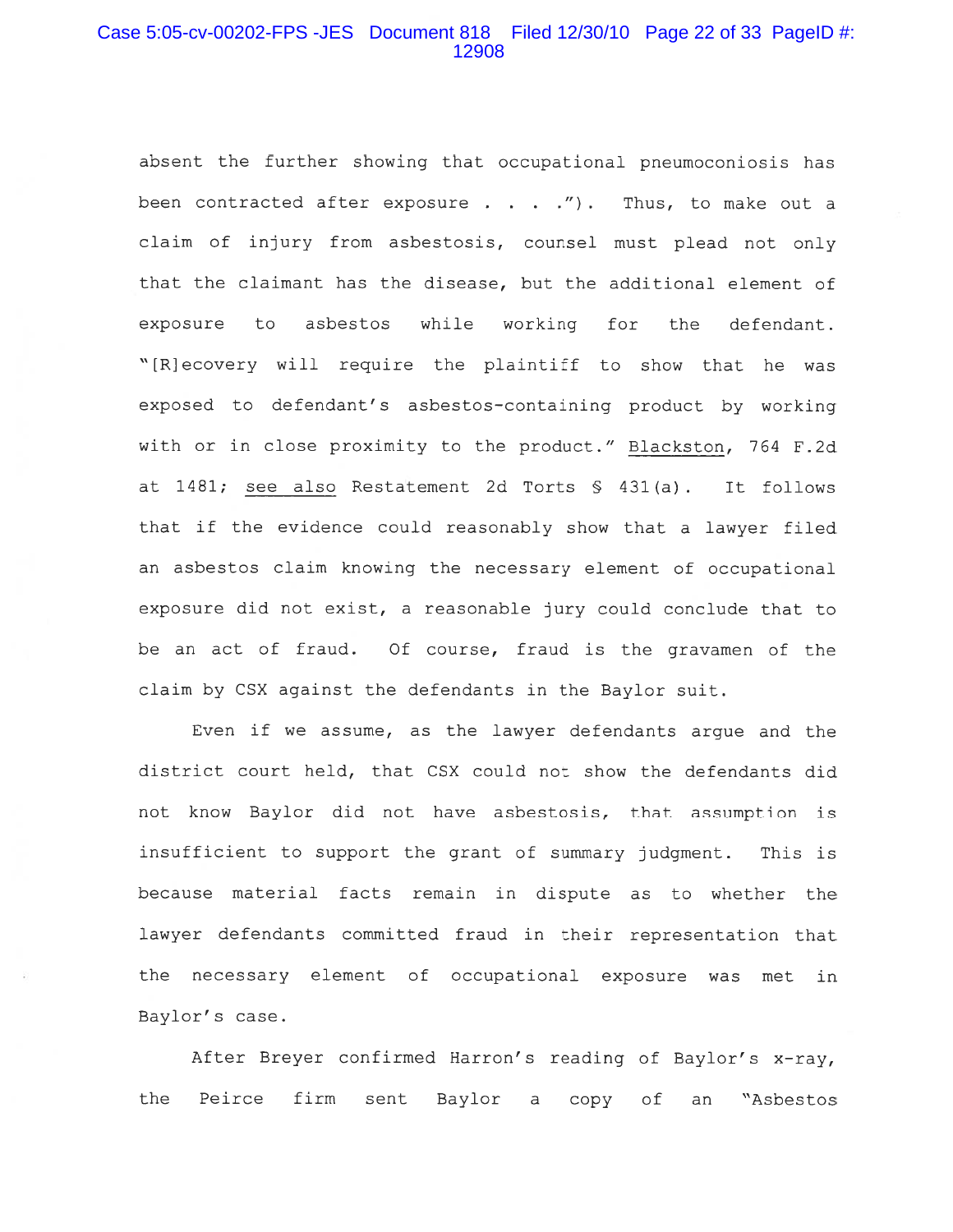# Case 5:05-cv-00202-FPS -JES Document 818 Filed 12/30/10 Page 23 of 33 PageID #: 12909

Questionnaire" with directions to complete the questionnaire, although someone at the Peirce firm had already "partially completed" it. (J.A. 92). In the response to a section of the questionnaire entitled "Claimed Exposures," the terms "Asbestos rope, cement, Asbestos valve packing" are written. (J.A. 93).<sup>5</sup> The foregoing writing appears to be in handwriting different from that on the remainder of the questionnaire, and Baylor testified that it was "not [his] writing." (J.A. 1199). He also testified that it was "not [his] wife's writing," (J.A. 1199), and responded "[n]o" when he was asked "whether someone [from the Peirce firm] might have asked you questions and wrote things on this form while . . . you were sitting there?" (J.A. 1204). Moreover, Baylor testified that while employed by CSX he did not work with any asbestos rope or with any cement products. If the jury believed this evidence, it could reasonably conclude the lawyer defendants committed an act of fraud by falsifying the occupational exposure required as a necessary element of the asbestos claim they filed. Obviously, CSX would have "relied" on the representation by filing the Baylor claim that all elements of the cause of action were met as CSX would have had no reason to know of the alleged act of fraud.

<sup>5</sup> Additional information is written in that section; however, the rest of the response does not allege any asbestos exposure.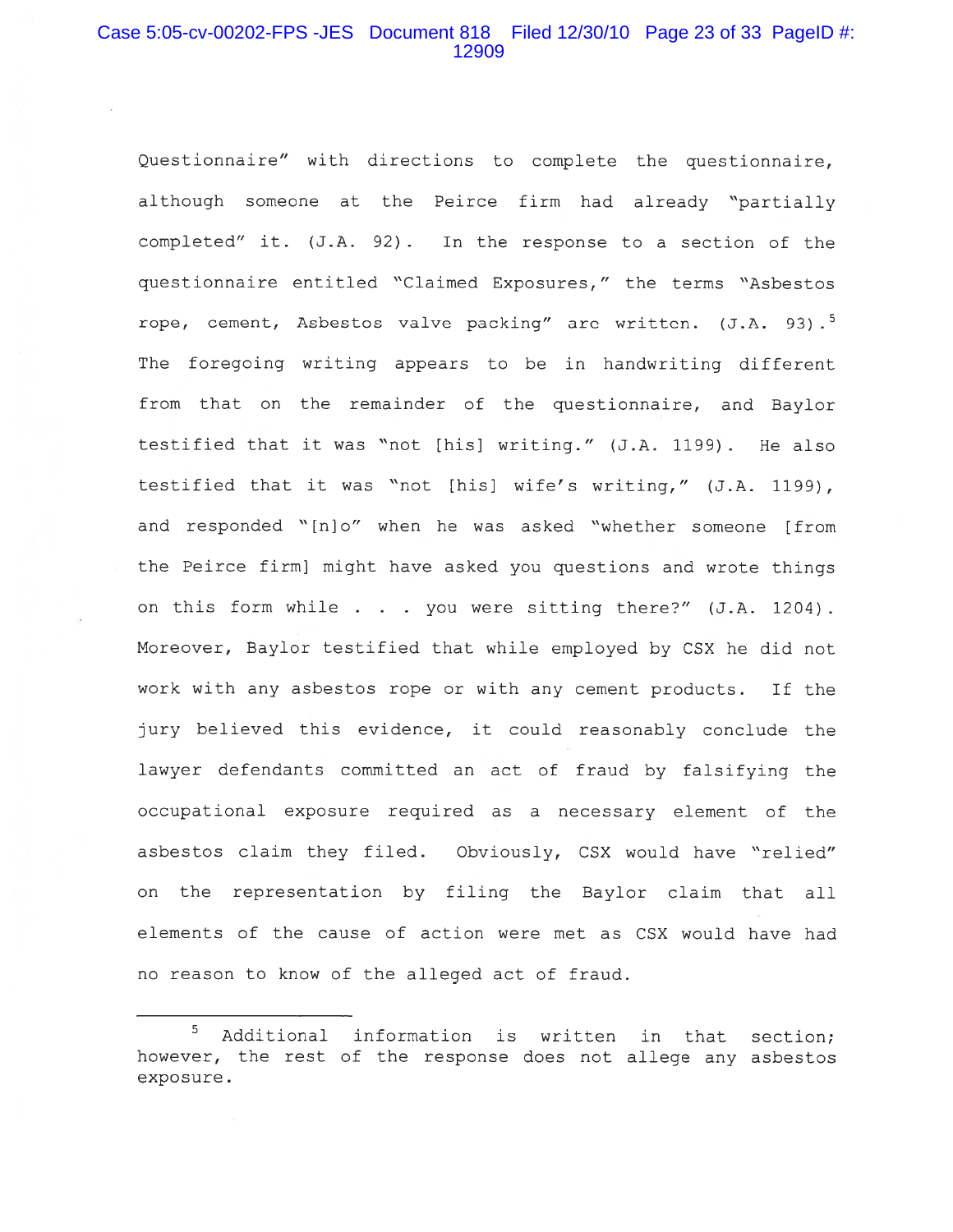# Case 5:05-cv-00202-FPS -JES Document 818 Filed 12/30/10 Page 24 of 33 PageID #: 12910

Thus, viewing the evidence in the light most favorable to CSX, a reasonable jury could find that the lawyer defendants at worst fraudulently manufactured the claimed exposures, or at least lacked a good faith basis to file an asbestos injury claim lacked the necessary because they knew it element of. occupational exposure. Consequently, a jury could find that the lawyer defendants committed fraud by filing the lawsuit because there was no evidence upon which they could have believed that Baylor was exposed to asbestos-containing products in the course of his employment with CSX. Consequently, a reasonable jury could find CSX relied to its detriment on the defendants' alleged fraud as the basis of the Baylor claim.<sup>6</sup>

Accordingly, because material facts remain in dispute, we reverse the district court's award of summary judgment to the defendants in the Baylor case.<sup>7</sup>

<sup>&</sup>lt;sup>6</sup> Harron contends an independent basis (Breyer's B-read of Baylor's x-ray) exists to sustain the award of summary judgment as to him. We disagree. From the record evidence, a reasonable jury could conclude Harron falsely certified Baylor's x-ray and that Breyer was also involved in a similar scheme particularly if the jury found Breyer's B-read came after receiving Harron's previous diagnosis. Thus, material facts remain in dispute as to Harron which preclude summary judgment upon the current record.

<sup>&</sup>lt;sup>7</sup> We have reviewed defendants' arguments that alternative grounds exist for the district court's grant of summary judgment and have found all of them to be without merit. This finding includes, but is not limited to, the defendants' argument that CSX's fraud claim is barred by the Noerr-Pennington doctrine. (Continued)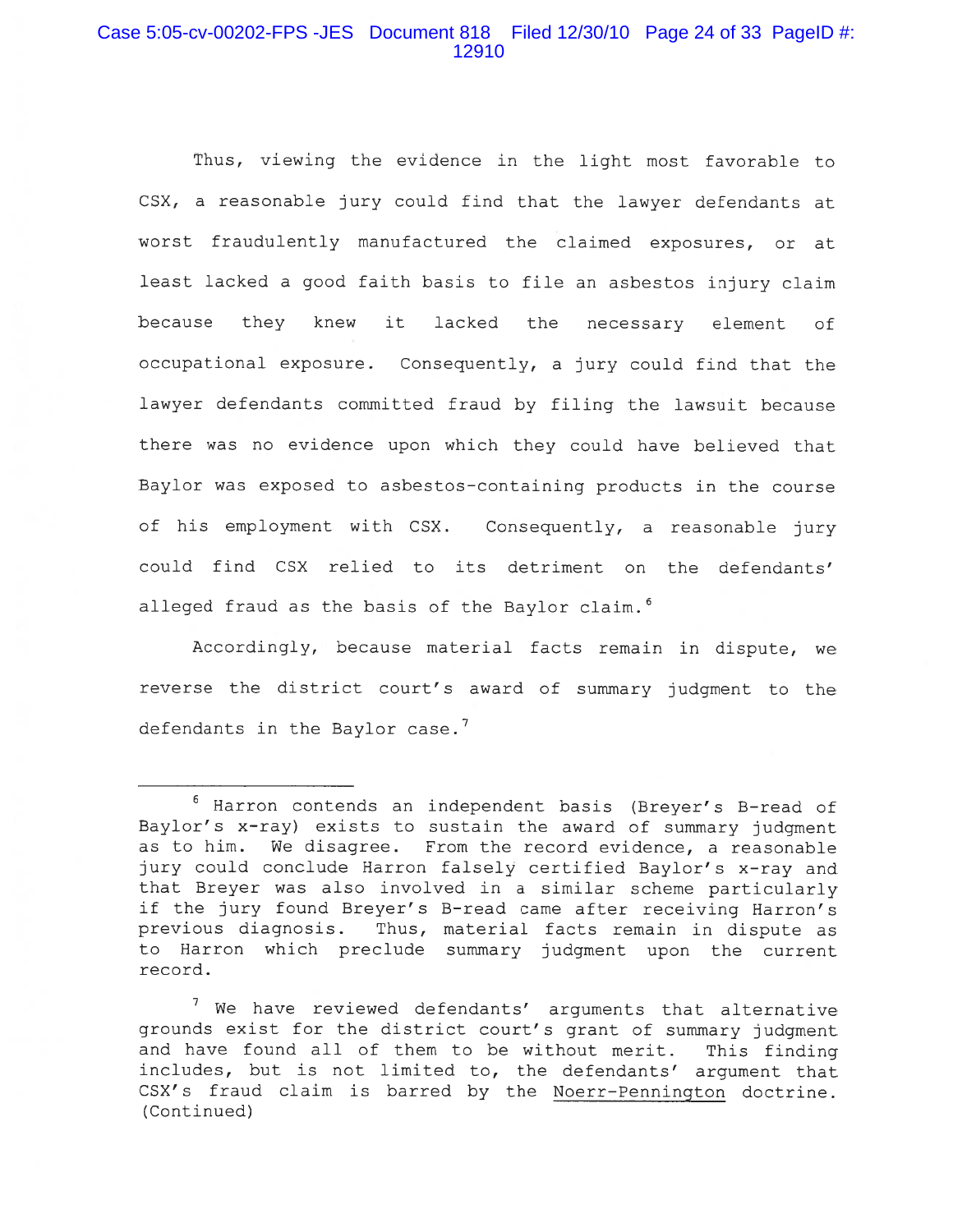$D$ .

The fraud and conspiracy claim that proceeded to trial arose from CSX's allegation of Gilkison's and, vicariously, the Peirce firm's participation in the so-called May/Jayne Incident. This case involved two prior CSX employees: Danny Jayne ("Jayne") and Ricky May ("May"). Jayne had "attended and was examined at a screening for asbestosis conducted by the Peirce firm," and his x-ray was read by Harron as having irregularities "consistent with asbestosis." (J.A. 166). As a result of this diagnosis, the Peirce firm filed a personal injury suit on Jayne's behalf against CSX in 2000, which was ultimately settled.

CSX alleged that, subsequently, Gilkison "suggested to . . . May that he should get someone who had previously tested positive for asbestosis to sit for his exam," so that he would "be able to file a claim against CSX." (J.A. 167). May asked Jayne to appear at an asbestosis screening and represent himself

As the district court found, "CSX's amended complaint contains sufficient allegations to support the sham exception," (J.A. 703), and the record has sufficient evidence to support that Moreover, the defendants have not challenged the finding. district court's finding of fact by cross appeal. The defendants also contend a release by Baylor forecloses a claim by CSX related to him. However, the district court has not considered this ground and has made no factual findings which would be a necessary condition precedent to appellate review.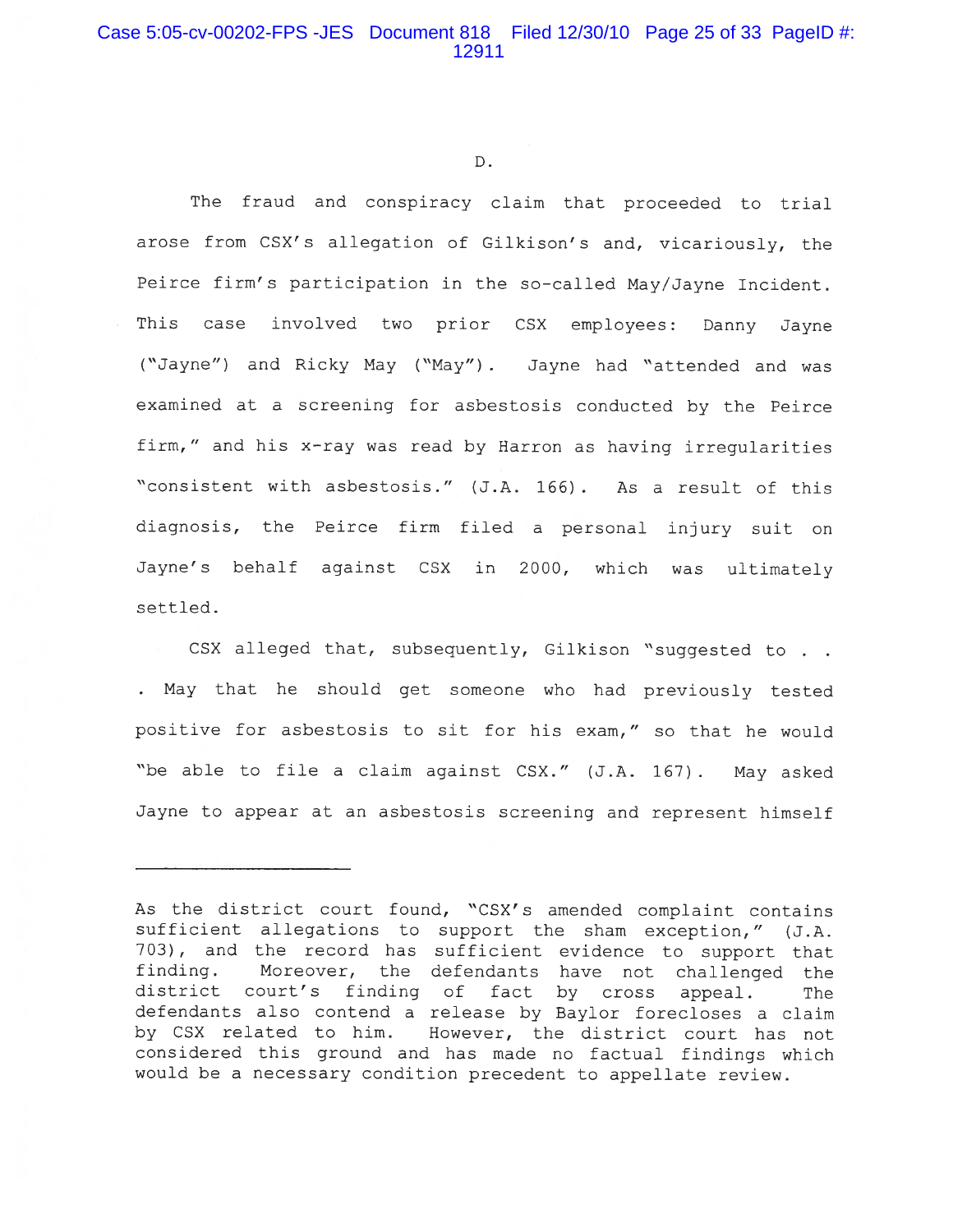#### Case 5:05-cv-00202-FPS -JES Document 818 Filed 12/30/10 Page 26 of 33 PageID #: 12912

to be May, which Jayne did. The resulting x-ray was later "presented to CSX[] on behalf of . . . May by the Peirce firm as part of a settlement package." (J.A. 170).

At trial, May testified that "the idea" to "ask[] someone else to sit on [his] behalf . . . came from . . . Gilkison." (J.A. 1622). Jayne testified that May "called [him] and asked [him] to attend a screening and sit in his place and pretend[] that [he was] May so that he could obtain a positive screening," and that May had told him that the suggestion for the scheme originated with Gilkison. (J.A. 1720). Gilkison denied that he was either the mastermind or a participant in the scheme. Peirce testified that he had no knowledge of the scheme before or during the time it was executed, and after he discovered the fraud, he told May "he is no longer our client and he better get a lawyer to defend himself on the allegations that CSX had made. I wanted nothing to do with him at that point . . . . " (J.A.  $1544$ ).

During trial, CSX attempted to introduce evidence that the Peirce firm had continued to represent May after the incident in various personal injury matters against third parties other than (hereinafter "third party claims"). The district court CSX granted the defendants' motion to exclude that evidence, finding that "what actions the Peirce Law Firm did with regard to those other [third party claims] seems to me to be irrelevant in the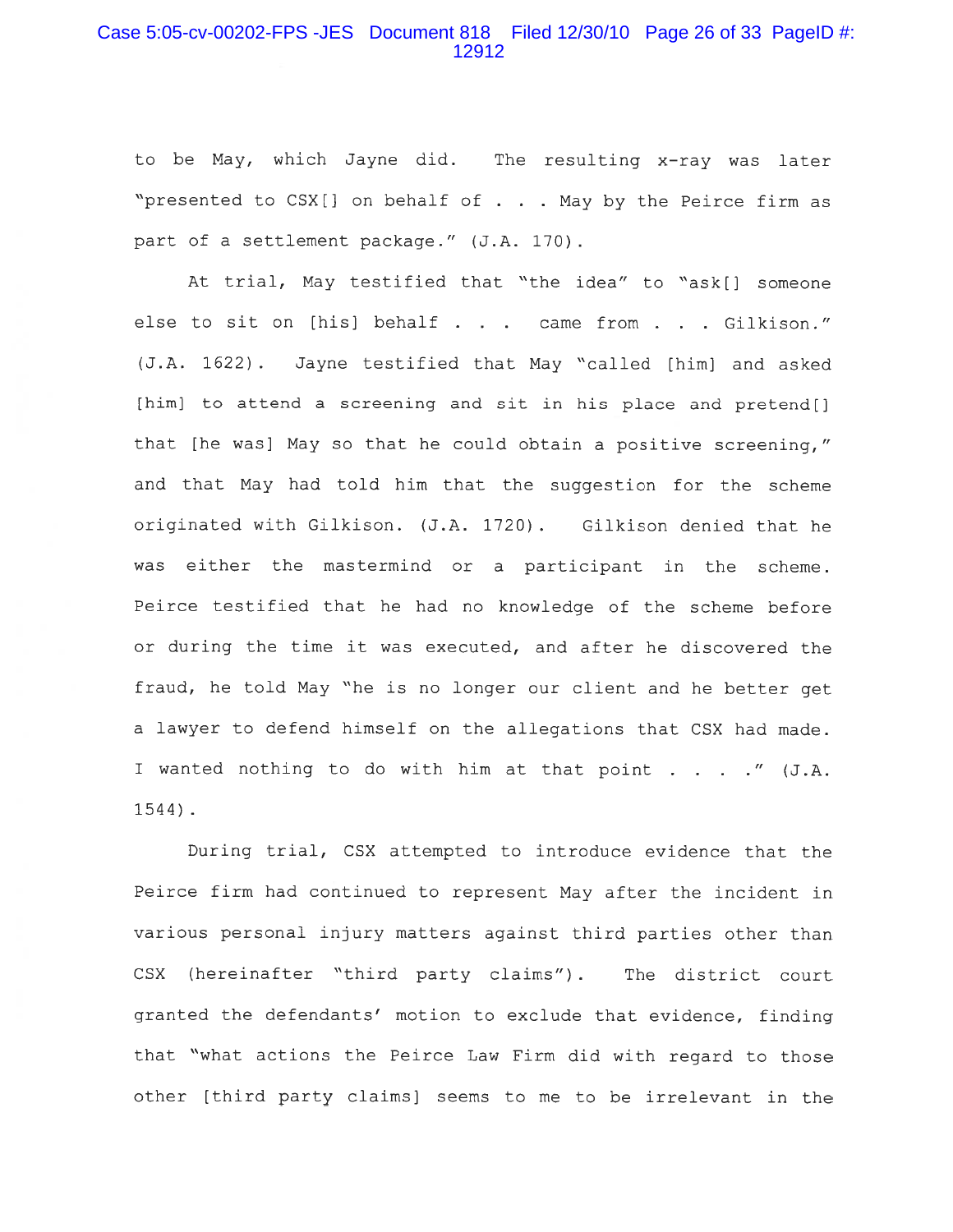## Case 5:05-cv-00202-FPS -JES Document 818 Filed 12/30/10 Page 27 of 33 PageID #: 12913

first place under 401 and probably confusing to the jury and unfairly prejudicial." (J.A. 1323). Later, the district court again found that "the third-party issues, which are described as such which really involve claims that May had or may have had against other asbestos manufacturers and possibly other related parties, is not relevant to the claim of CSX against Gilkison and Peirce for their damages for the fraud." (J.A. 1560).

On appeal, CSX argues that the evidence was "manifestly relevant" under Rule 401 because it "directly contradict[ed] Peirce's testimony" and "made it more likely that the fraud was a calculated scheme by Gilkison and the Peirce firm to generate revenue for the firm and assist May." (Appellant's Br. 56-57). CSX contends that the evidence was particularly significant because "the case ultimately came down to whether the jury believed May and Jayne, on the one hand, or Gilkison and Peirce, on the other." (Appellant's Br. 59).

This court reviews the district court's decision to exclude this evidence for an abuse of discretion. United States v. Blake, 571 F.3d 331, 350 (4th Cir. 2009).

"To be relevant, evidence need only to have 'any tendency to make the existence of any fact that is of consequence to the determination of the action more probable or less probable than it would be without the evidence.'" United States v. Aramony, 88 F.3d 1369, 1377 (4th Cir. 1996) (quoting Fed. R. Evid. 401).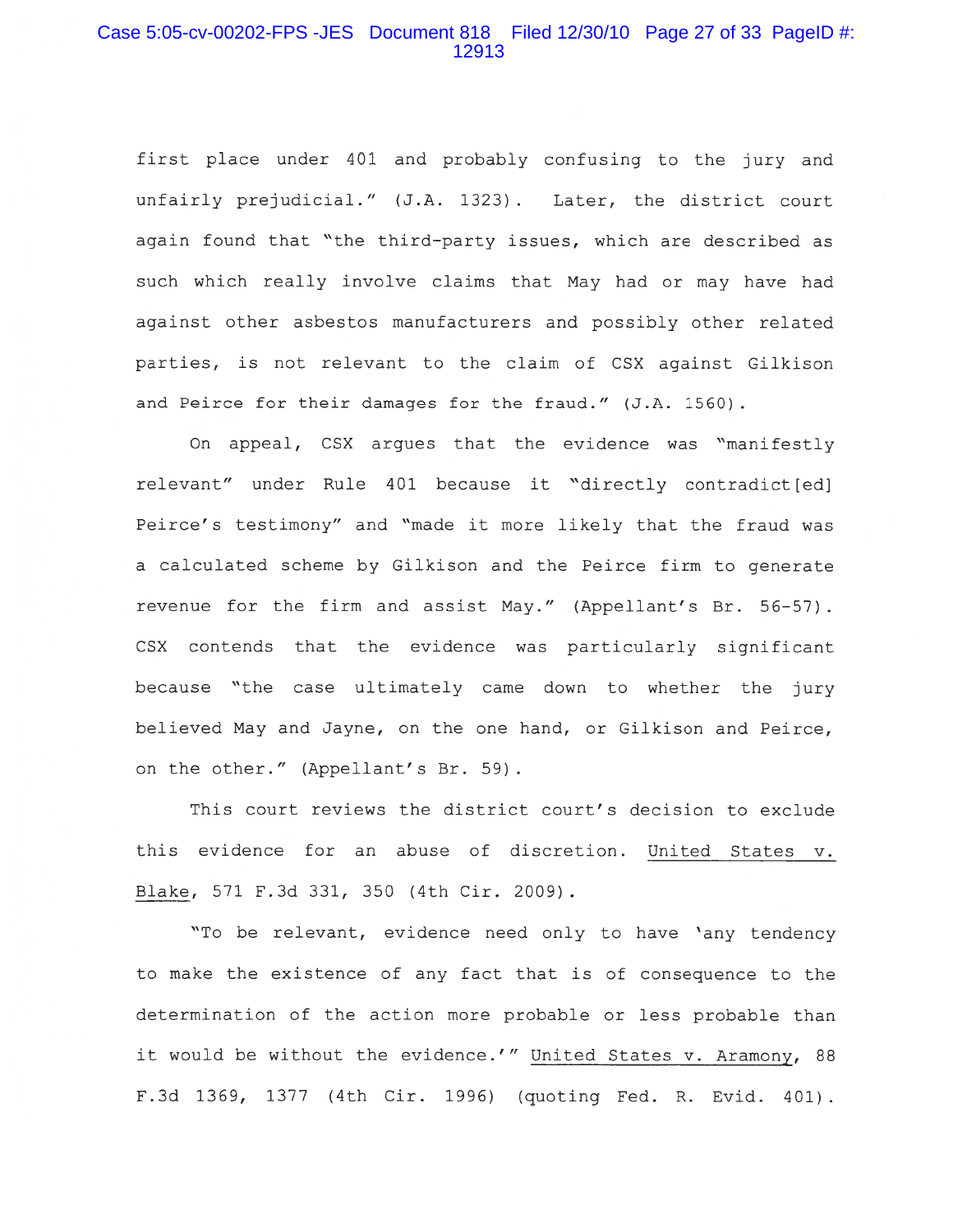#### Case 5:05-cv-00202-FPS -JES Document 818 Filed 12/30/10 Page 28 of 33 PageID #: 12914

However, relevant evidence "must be excluded if its probative is substantially outweighed by the danger of undue value prejudice," which occurs when "there is a genuine risk that the emotions of a jury will be excited to irrational behavior, and that this risk is disproportionate to the probative value of the offered evidence." Id. at 1378 (quotations omitted).

Because the district court has first-hand knowledge of the trial proceedings, we have consistently held that district court should be afforded the 'wide discretion' in determining whether evidence is unduly prejudicial and that the district court's evidentiary determinations should not be overturned "except under the most extraordinary of circumstances."

Id. at 1377 (quoting United States v. Heyward, 729 F.2d 297, 301 n.2 (4th Cir. 1984)).

find that the district court did not abuse its ฬ≏ discretion by excluding the evidence. First, the evidence was not clearly impeaching, as it was consistent with Peirce's testimony that the Peirce firm ceased representing May on asbestos matters against CSX after Peirce discovered the fraud. Evidence that the Peirce firm continued to represent May in actions against other parties is not contrary to Peirce's testimony. Thus, Peirce's credibility is not called into question by the evidence.

Furthermore, Peirce's testimony was not at all conclusive on the issue of Gilkison's guilt. Because CSX's allegations as to the Peirce firm's liability were premised on a theory of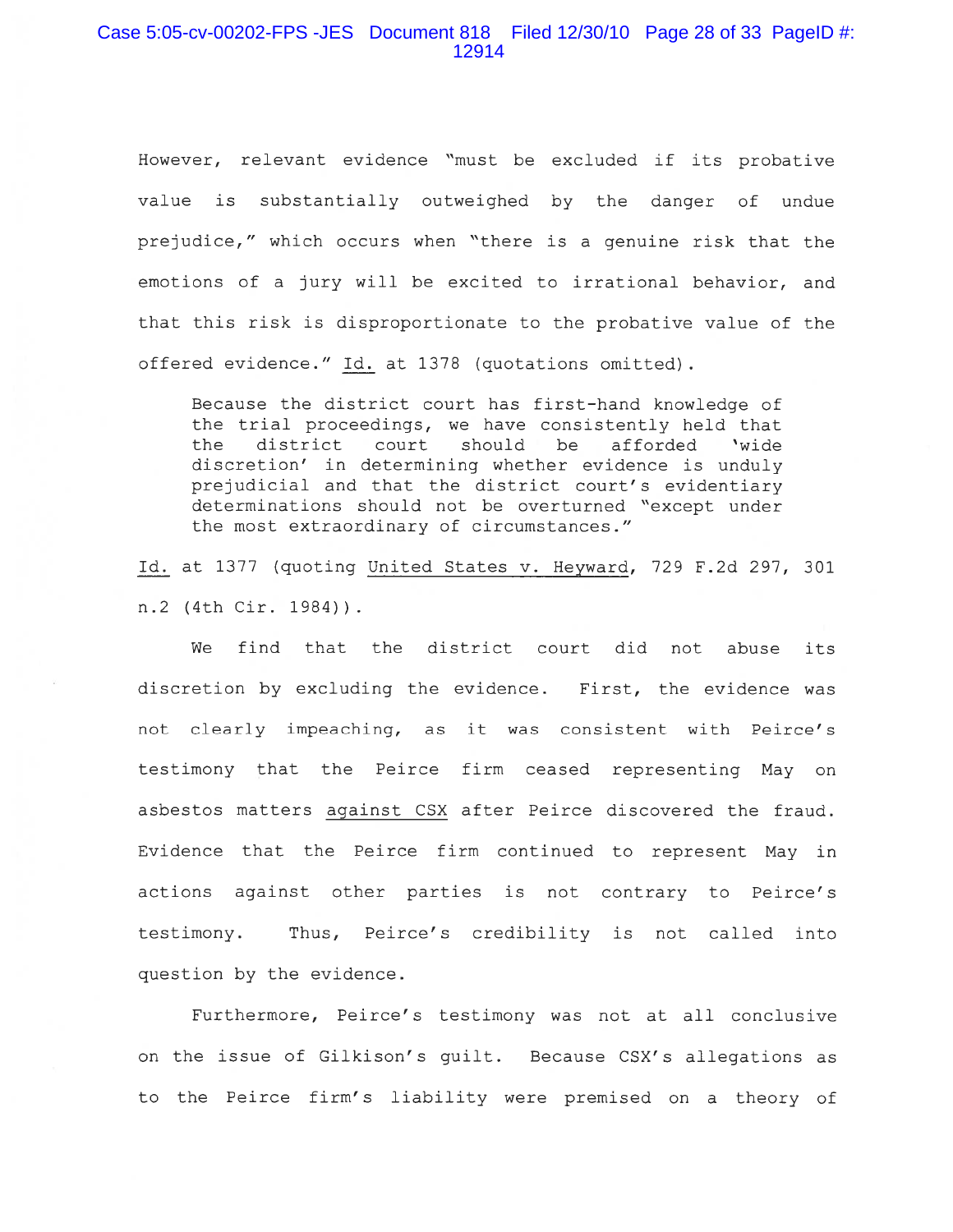# Case 5:05-cv-00202-FPS -JES Document 818 Filed 12/30/10 Page 29 of 33 PageID #: 12915

vicarious liability, and not on any direct actions on the part of the Peirce firm, the evidence is not particularly relevant. Therefore, the district court did not abuse its discretion by finding that the possible confusion to the jury and prejudice to the defendants outweighed any marginal relevance the evidence may have had.

#### III.

For the foregoing reasons, we affirm the district court's judgment regarding the May/Jayne Incident. We vacate the district court's judgment granting the motion to dismiss as to Counts 1 through 4. We also vacate the district court's judgment denying the motion by CSX to amend its complaint. Finally, we vacate the district court's grant of summary judgment to the defendants on the Baylor claim. Accordingly, this case is remanded to the district court for further proceedings in accordance with this opinion.

> AFFIRMED IN PART, VACATED IN PART, AND REMANDED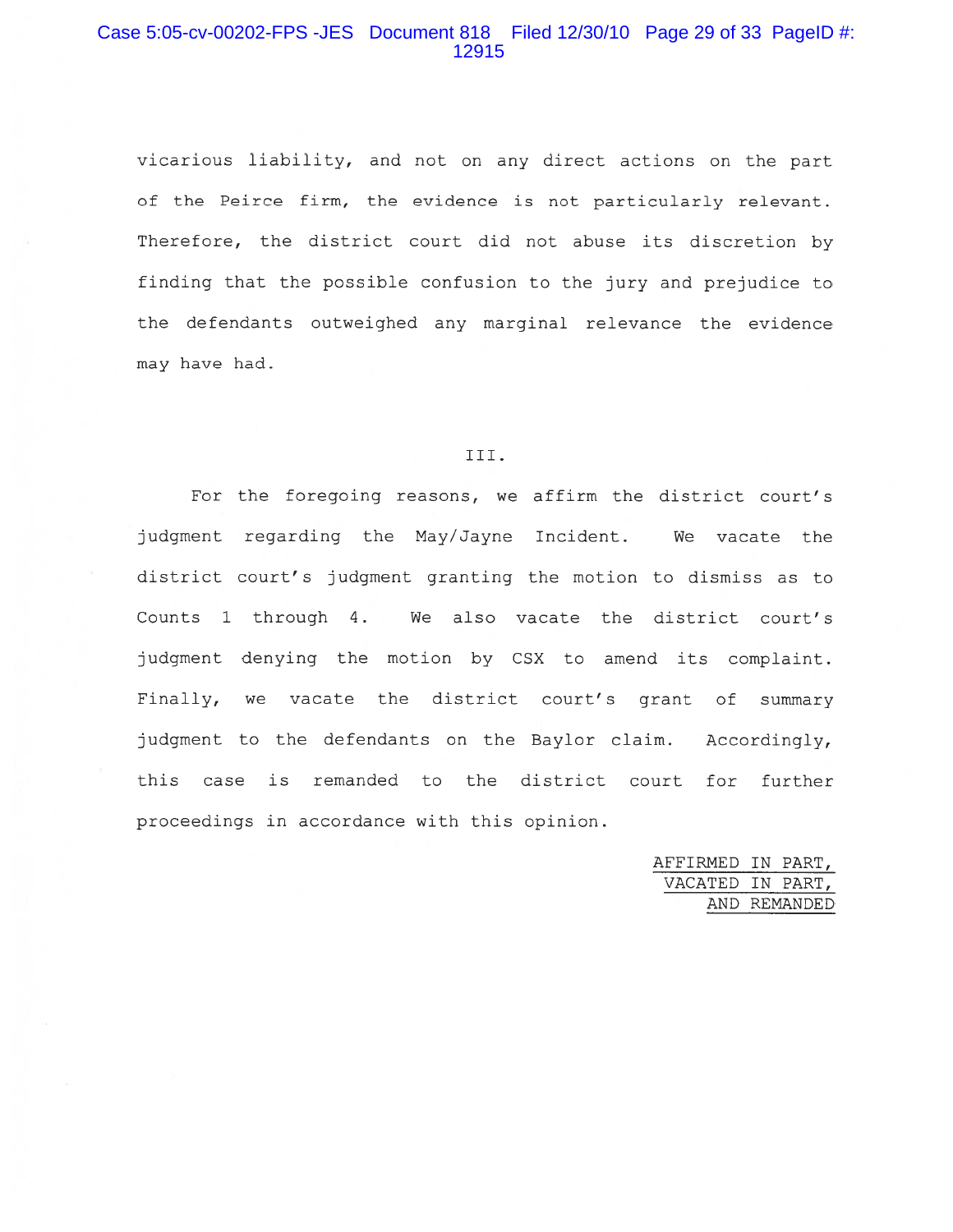DAVIS, Circuit Judge, concurring:

I concur fully in the panel opinion and in the disposition of this appeal. I write separately to express some lingering reservations regarding our vacatur of the district court's summary judgment on the Baylor claim.

In West Virginia, as elsewhere, a plaintiff must prove fraud by clear and convincing evidence. See, e.g., Bowling v. Ansted Chrysler-Plymouth-Dodge, Inc., 425 S.E.2d 144, 148 (W.Va. 1992); White v. National Steel Corp., 938 F.2d 474, 490 (4th Cir. 1991). While the uncertainty surrounding the unidentified handwriting on Baylor's Asbestos Questionnaire may present a factual issue, I have grave doubt that any reasonable resolution of that uncertainty is sufficient on this record to show fraud on the part of the lawyer defendants in light of the heightened burden of proof West Virginia law imposes on plaintiffs. It is far from obvious that a reasonable jury could find, by clear and convincing evidence, that the lawyer defendants committed fraud in "representing" that Baylor had been exposed to asbestos.

CSX argues that a fabricated Questionnaire is "compelling evidence" that Baylor's exposure history was falsified and, thus, evidence that the lawyer defendants knowingly misrepresented this fact in support of his claim when they filed suit on Baylor's behalf against CSX. The record shows that the Questionnaire was not completed until 2005, two years after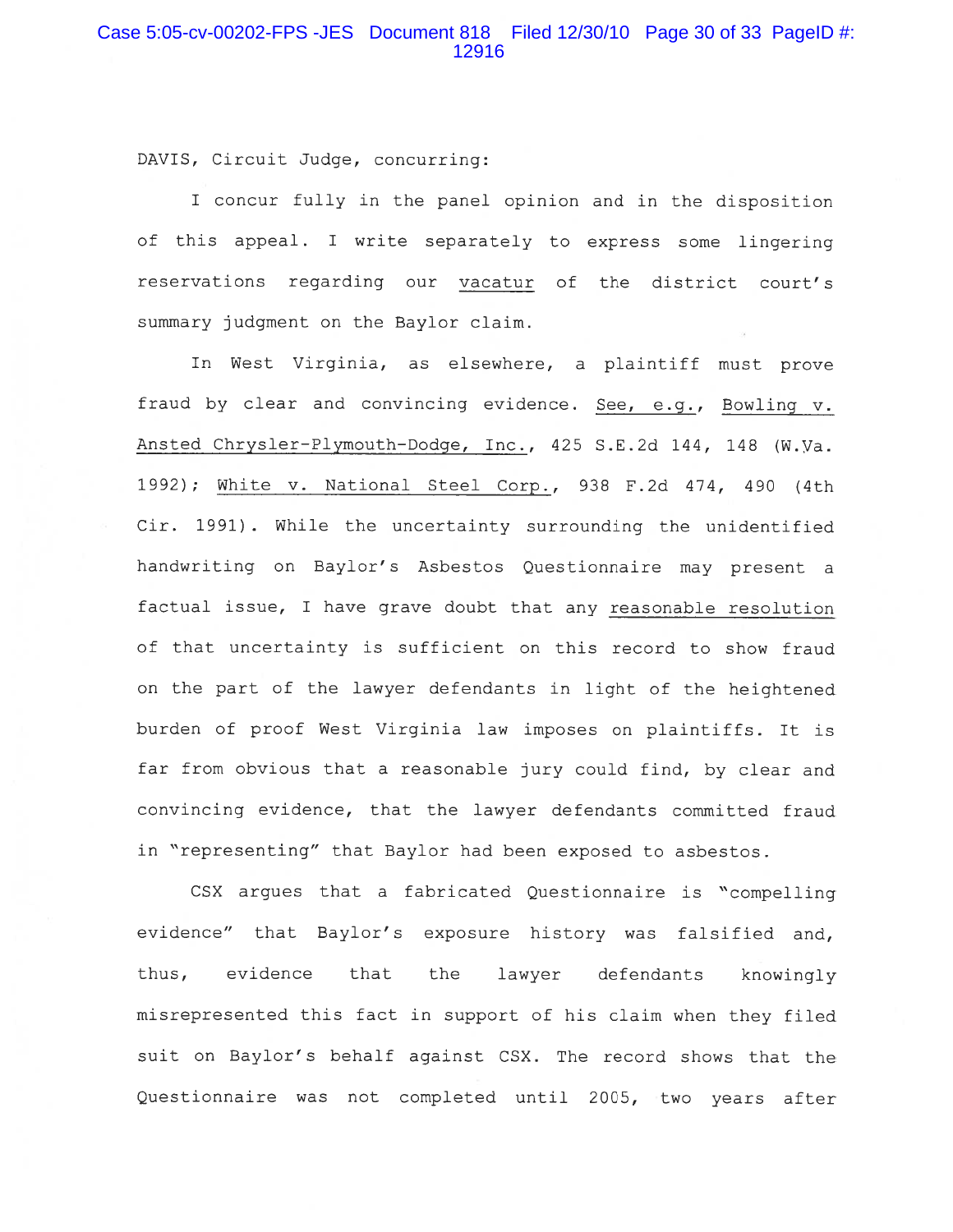# Case 5:05-cv-00202-FPS -JES Document 818 Filed 12/30/10 Page 31 of 33 PageID #: 12917

Baylor's initial screening. J.A. 92-95, 1154, 1157. The Questionnaire alone, created after the lawyer defendants had opened a file for Baylor on the basis of his work and medical history, seems insufficient to show by clear and convincing evidence that the individual lawyer defendants knowingly filed Baylor's claim on the basis of a factual allegation they knew to be false. This is all the more so given the evidence in the record supporting Baylor's exposure history. According to evidence in the record, brake exposures to track men (Baylor's position) were "certainly a possible source of exposure." J.A. 1195. As this court has previously noted, "[f]raud 'is not deducible from facts and circumstances which would be equally consistent with honest intentions.'" White, 938 F.2d at 491 (citing Steele v. Steele, 295 F.Supp. 1266, 1269 (S.D.W.Va.  $1969$ )).

Furthermore, even if one assumes that CSX has projected evidence sufficient to establish, by clear and convincing evidence, a material misrepresentation, it is highly doubtful that CSX can show its reasonable reliance on any such misrepresentation. CSX claims that there "can be no question that . . . CSX[] relied on that misrepresentation by treating the claim like every other one in the mass asbestos docket." Appellant's Br. at 48. However, a successful fraud action requires that a plaintiff not only have "relied upon the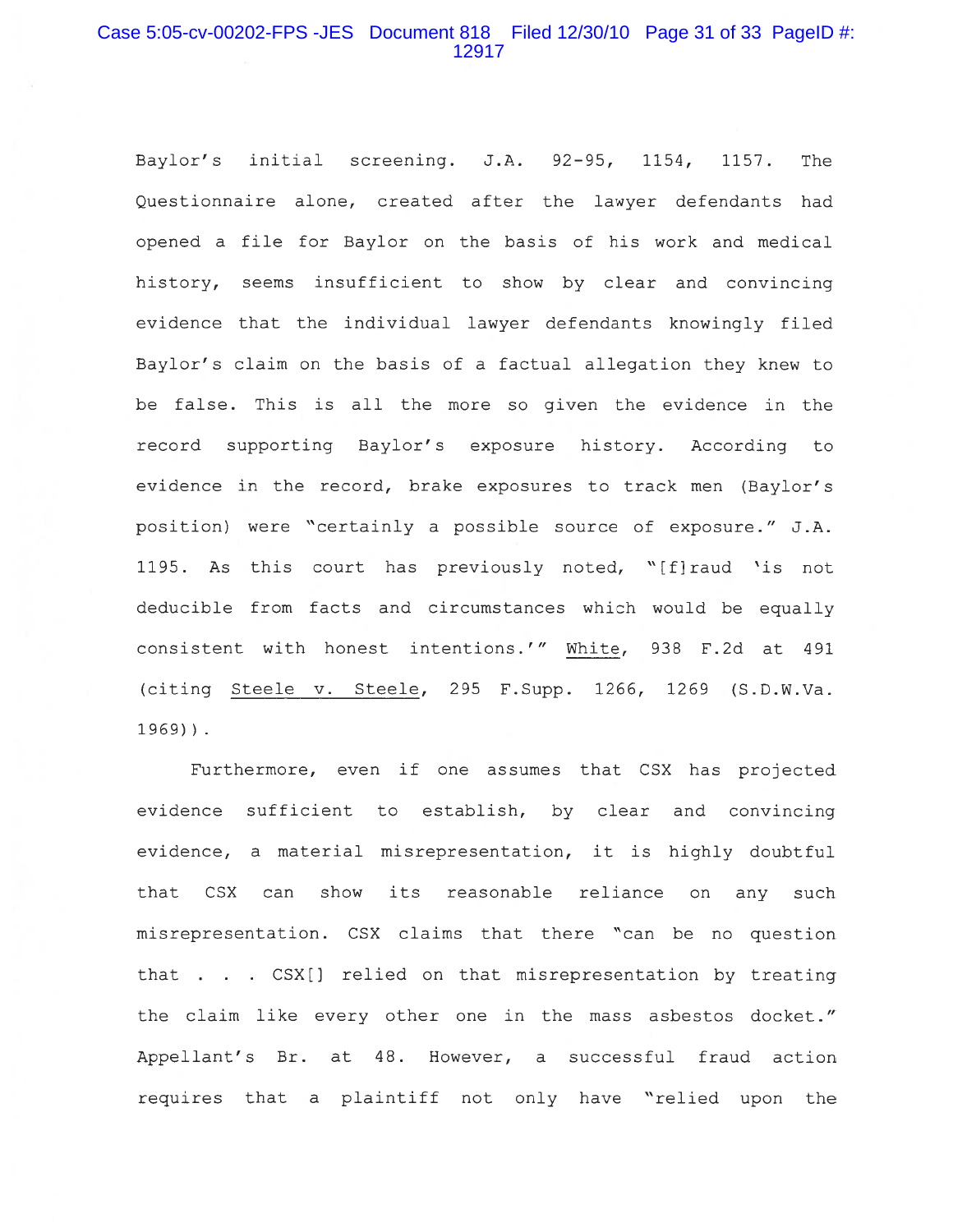# Case 5:05-cv-00202-FPS -JES Document 818 Filed 12/30/10 Page 32 of 33 PageID #: 12918

misrepresentation," but to have been "justified in relying upon it." Martin v. ERA Good fellow Agency, Inc., 423 S.E.2d 379, 381 Va. 1992) (emphasis added). Here, Baylor's underlying  $(W.$ damages claim was based on allegations in a civil lawsuit against CSX. As the defendant in that suit, CSX had the ability, and its lawyers had a duty, to access, examine, and where appropriate, contest the other side's evidence, including, as here, evidence with respect to the sufficiency of Baylor's asbestosis claim. Instead, CSX's claim here, that it was damaged by its (ostensibly reasonable) reliance on a misrepresentation regarding Baylor's workplace exposure, appears to turn on its head the very adversarial regime that is one of the hallmarks of our system of civil justice. One is left to ponder how a party represented by capable counsel might reasonably rely on the allegations made on behalf of its adversary.

I note, as well, that to the extent CSX rests its claim for fraud on the lawyer defendants' alleged "misrepresentation" of their "good-faith basis" for filing the Baylor claim, this court received no coherent answer at oral argument to its question seeking the source of any such duty under West Virginia law. CSX appears to rely for this proposition on West Virginia Rule of Civil Procedure 11(a). Appellant's Br. 39. However, West Virginia courts have noted that "[t]he purpose of Rule 11 and Rule 37 of the West Virginia Rules of Civil Procedure is to